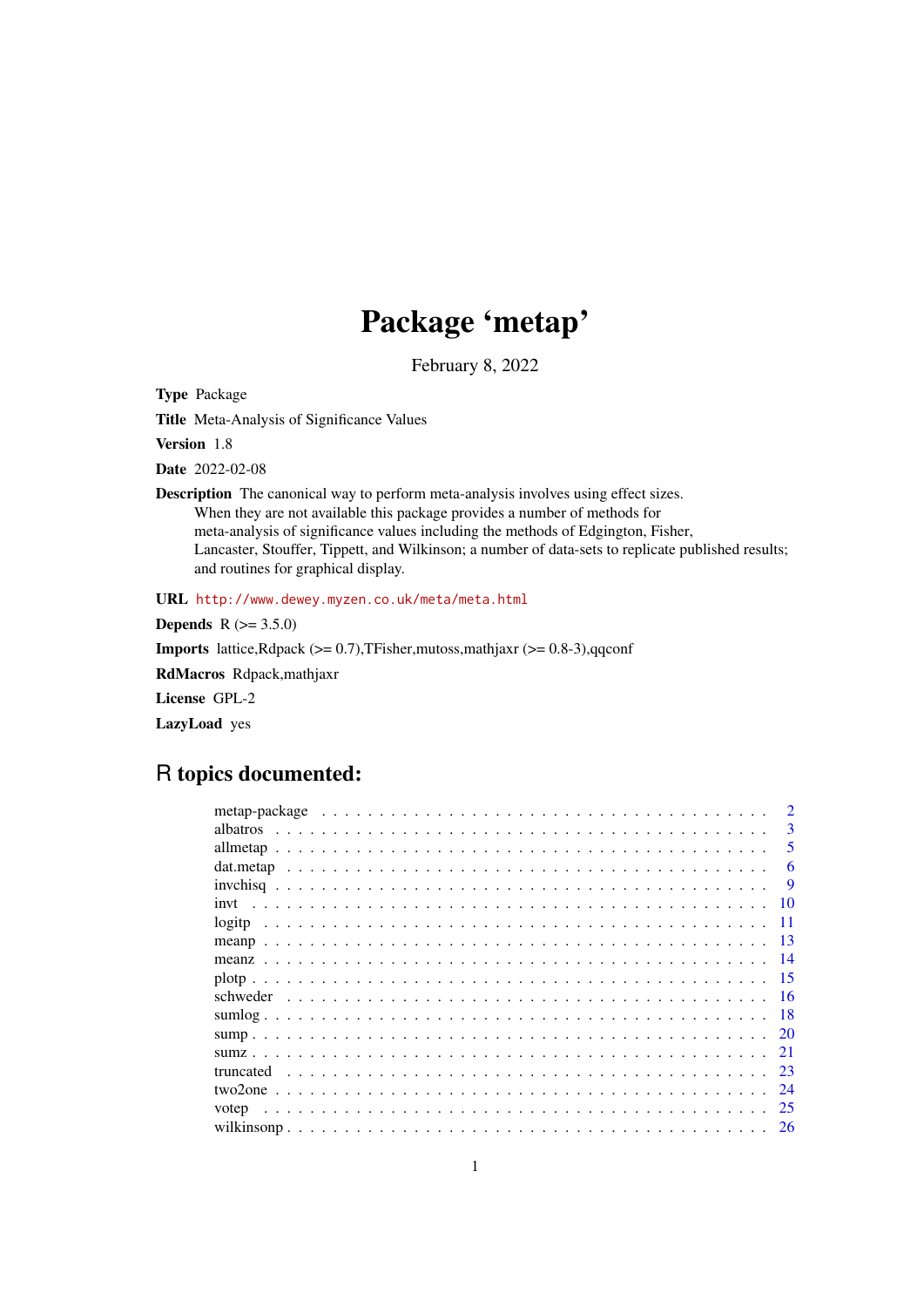#### <span id="page-1-0"></span>**Index** [29](#page-28-0)

# Description

The canonical way to perform meta-analysis involves using effect sizes. When they are not available this package provides a number of methods for meta-analysis of significance values including the methods of Edgington, Fisher, Lancaster, Stouffer, Tippett, and Wilkinson; a number of data-sets to replicate published results; and routines for graphical display.

# Details

Index of help topics:

| albatros      | Albatros plot                                               |
|---------------|-------------------------------------------------------------|
| allmetap      | Carry out all or some of the methods in the<br>package      |
| dat.metap     | Example data                                                |
| invchisq      | Combine p values using inverse chi squared<br>method        |
| invt          | Combine p values using inverse t method                     |
| logitp        | Combine p values using logit method                         |
| meanp         | Combine p values by the mean p method                       |
| meanz         | Combine p values using mean z method                        |
| metap-package | Meta-Analysis of Significance Values                        |
| plotp         | Q-Q plot of p-values                                        |
| schweder      | Schweder and Spjotvoll plot                                 |
| sumlog        | Combine p-values by the sum of logs (Fisher's)<br>method    |
| sump          | Combine p-values using the sum of p<br>(Edgington's) method |
| <b>Sumz</b>   | Combine p-values using the sum of z<br>(Stouffer's) method  |
| truncated     | Truncated product method routine                            |
| two2one       | Convert two-sided p-values to one-sided                     |
| votep         | Combine p-values by the vote counting method                |
| wilkinsonp    | Combine p-values using Wilkinson's method                   |
|               |                                                             |

Further information is available in the following vignettes:

| compare | Comparison of methods in the metap package (source) |
|---------|-----------------------------------------------------|
| metap   | Introduction to the metap package (source)          |
|         | plotmetap Plotting in the metap package (source)    |

Provides a number of ways in which significance levels may be combined in a meta-analysis and includes most ot the methods in Becker (1994). It includes a number of datasets taken from the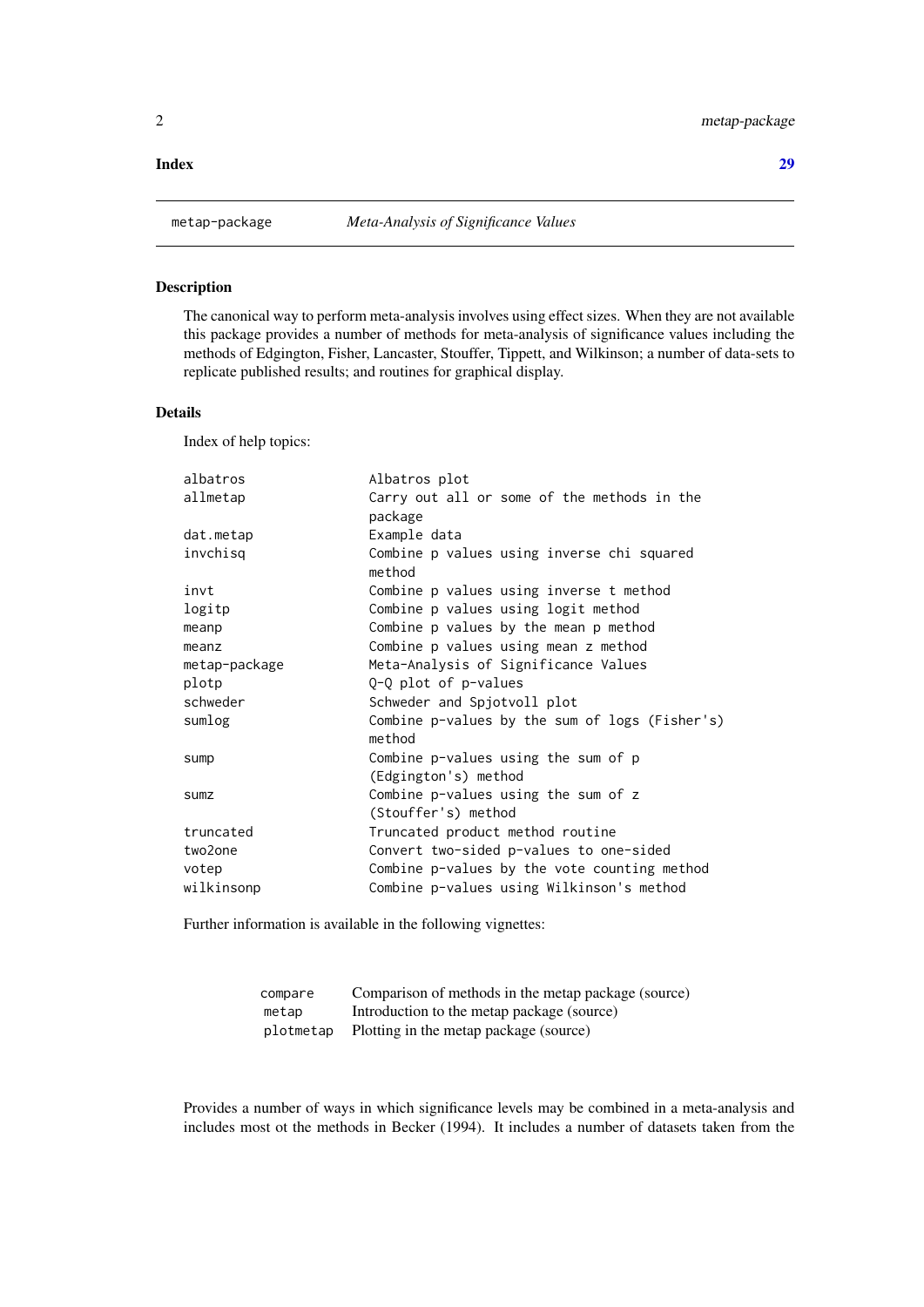#### <span id="page-2-0"></span>albatros 3

literature. It also provides a display and an informal graphical test due to Schweder and Spjotvoll (Schweder and Spjotvoll 1982) and the lowest slope line of Benjamini and Hochberg (Benjamini and Hochberg 2000). The albatros plot of Harrison et al (Harrison et al. 2017) is also provided.

Some further documentation and, possibly, a development version may be seen at [http://www.](http://www.dewey.myzen.co.uk/meta/meta.html) [dewey.myzen.co.uk/meta/meta.html](http://www.dewey.myzen.co.uk/meta/meta.html)

#### References

Becker BJ (1994). "Combining significance levels." In Cooper H, Hedges LV (eds.), *A handbook of research synthesis*, 215–230. Russell Sage, New York.

Benjamini Y, Hochberg Y (2000). "On the adaptive control of the false discovery rate in multiple testing with independent statistics." *Journal of Educational and Behavioral Statistics*, 25, 60–83.

Harrison S, Jones HE, Martin RM, Lewis SJ, Higgins JPT (2017). "The albatros plot: A novel graphical tool for presenting the results of diversely reported studies in a systematic review." *Research Synthesis Methods*, 8, 281–289.

Schweder T, Spjotvoll E (1982). "Plots of P–values to evaluate many tests simultaneously." *Biometrika*, 69, 493–502.

#### See Also

The issue of meta-analysis of signficance levels is not completely unconnected with the topic of adjustment for multiple comparisons as in for example p. adjust

albatros *Albatros plot*

#### **Description**

Produces the albatros plot of Harrison et al

#### Usage

```
albatros(p, n, axes = list(xlimit = NULL, ylimit = NULL,leftext = NULL, righttext = NULL),contours = list(type = NULL, contvals = NULL, ltys = NULL, contlab = NULL),plotpars = list(yscale = NULL, pchs = NULL, cols = NULL), \ldots)
docontours(conttype, xvals, contvals, xtrans, ytrans,
   xlims, ylims, ltys, contlabs)
```
#### Arguments

| D    | A vector of $p$ values                                                        |
|------|-------------------------------------------------------------------------------|
| n    | A vector of sample sizes                                                      |
| axes | A list containing                                                             |
|      | • xlimit a single value, the limit for the x-axis which is used symmetrically |
|      |                                                                               |

- ylimit a vector of length 2, limits for the y-axis
- lefttext character, to label below plot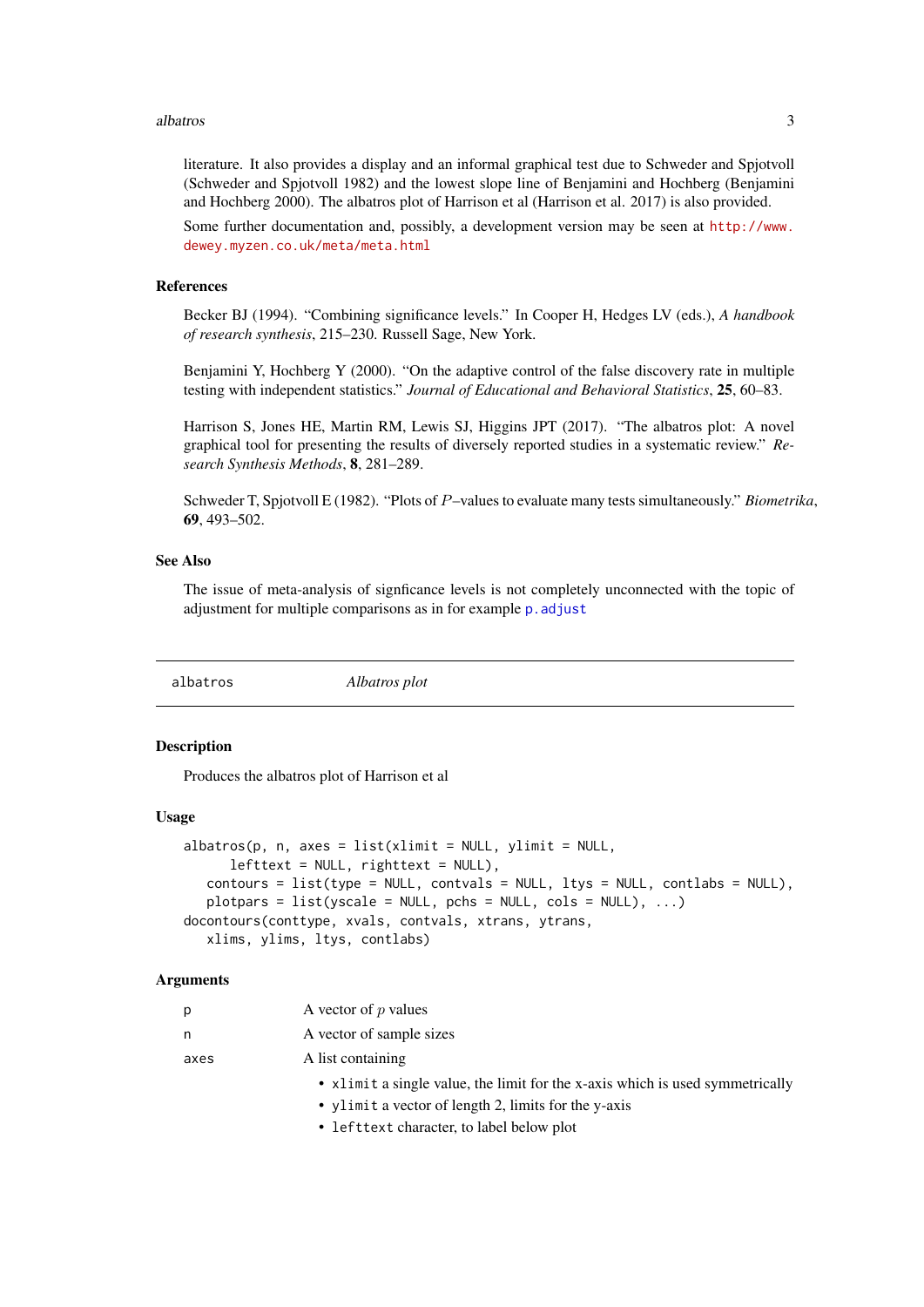|          | • righttext character, to label below plot                             |
|----------|------------------------------------------------------------------------|
| contours | A list containing                                                      |
|          | • type what effect size to use, a character one of "corr", "or", "smd" |
|          | • contvals a vector, what values to draw the contours at               |
|          | • Itys a vector, what line types to use                                |
| plotpars | A list containing                                                      |
|          | • yscale Scaling for y-axis, See details                               |
|          | • pchs Symbols to be used                                              |
|          | • cols Colours for points                                              |
| .        | Arguments to be passed through to plot                                 |
| conttype | Character: one of "smd", "or", "corr"                                  |
| xvals    | A vector of values to evaluate the contour                             |
| contvals | The values at which contours are drawn                                 |
| xtrans   | A function for transforming the x-axis                                 |
| ytrans   | A function for transforming the y-axis                                 |
| xlims    | The limits for the x-axis in plotting units                            |
| ylims    | The limits for the y-axis in plottng units                             |
| ltys     | A vector of line types for the contours                                |
| contlabs | Logical, draw the labels of the contours?                              |

# Details

Plots  $n$  against  $p$  and draws contours of constant effect size.

The p value scale on the x-axis is a logarithmic one but folded at the null value so that the extreme values represent small probabilities in each direction. The scale for the y-axis is user selectable. The original scale in the Stata version is  $(\log_{10} n)^2$  which is obtained by setting yscale to "classic" The original scale in the stata version is  $(\log_{10} n)$  which is obtained by setting yscale to "n". If the dataset but it is also possible to use  $\sqrt{n}$  which is the default or n by setting yscale to "n". If the dataset contains extreme values the plot may be uninformative and the xlimit and ylimit parameters my be helpful to clip the plot. If they are not specified the function tries to choose suitable values.

For the contours if the type parameter in contours is NULL (the default) no contours will be plotted. The options available are "smr" (Standardised mean difference) "corr" (Correlation) "or" (Odds ratio).

The contours are labelled unless contlabs is set to FALSE. The function tries to position these so they are not obscured by the contour lines but if that is unsatisfactory then it is best to suppress them and position them manually or use a legend to identify line types.

The pch parameter may either be a single value or a vector of the same length as p. It may contain anything which is legal as input to the parameter of the same name in the graphics library and will be used for the plotted points. The cols parameter works similarly.

The values of lefttext and righttext are used to produce labels under the x-axis and are placed level with the label. By default they are not produced.

The return values from the function may be useful if further annotations are required as they give the axis limits in plotting units.

# Value

Returns A list containing

| xlims | The limits for the x-axis in plotting units |
|-------|---------------------------------------------|
| ylims | The limits for the y-axis in plotting units |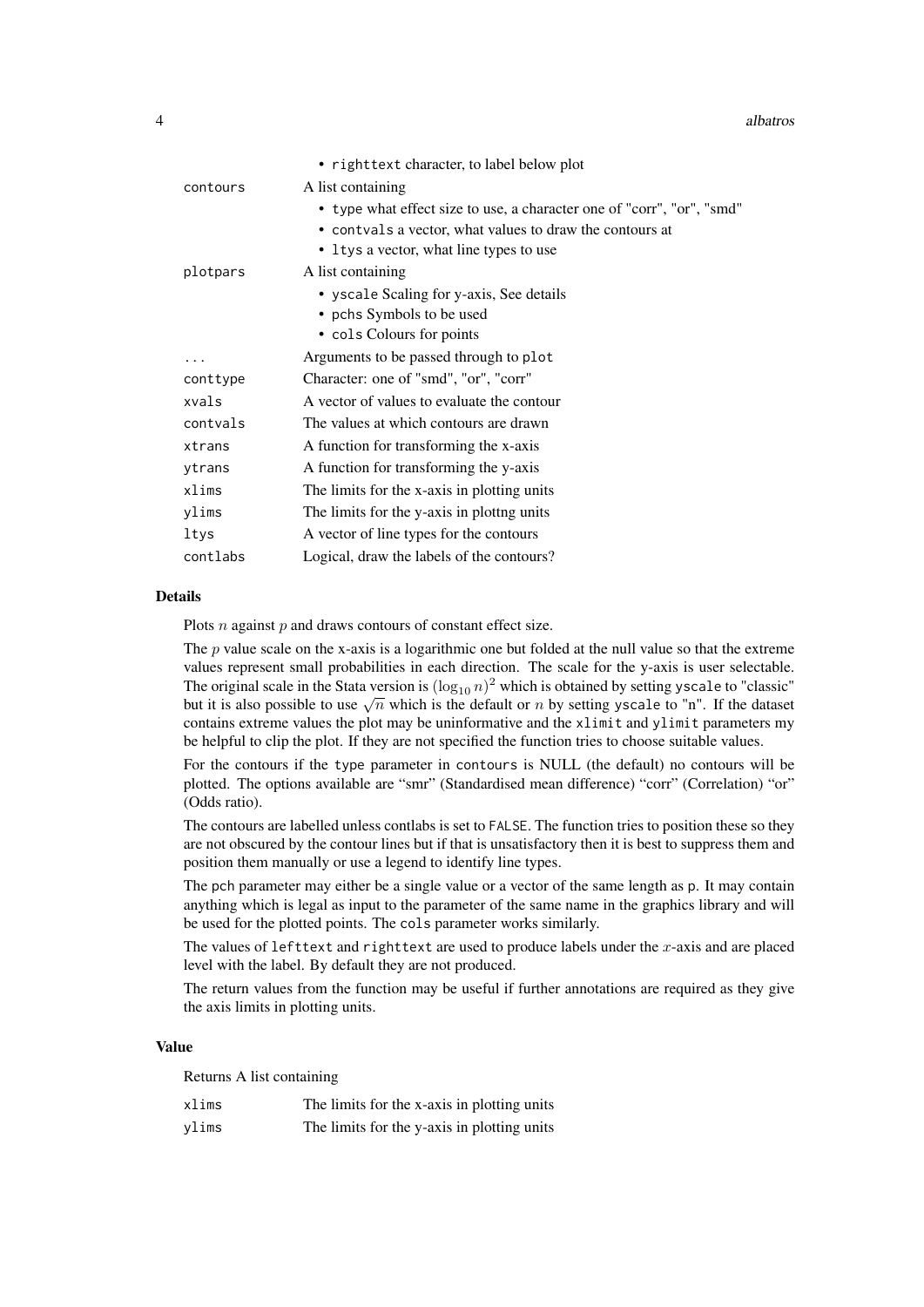#### <span id="page-4-0"></span>allmetap 5

# Note

The docontours function is for internal use only

# Author(s)

Michael Dewey

# References

Harrison S, Jones HE, Martin RM, Lewis SJ, Higgins JPT (2017). "The albatros plot: A novel graphical tool for presenting the results of diversely reported studies in a systematic review." *Research Synthesis Methods*, 8, 281–289.

# See Also

For plotting parameters see [par](#page-0-0)

# Examples

```
data(dat.metap)
validity <- dat.metap$validity
fit.v <- albatros(validity$p, validity$n,
   contours = list(type = "corr", contvals = c(0.25, 0.5, 0.8), ltys = 1:3),
      axes = list(ylimit = c(1,200), lefttext = "Negative correlation",
         righttext = "Positive correlation"),
   main = "Validity")
#
fit.z <- albatros(dat.metap$zhang$p, dat.metap$zhang$n,
   contours = list(type = "smd", contvals = c(0.25, 0.5, 1), ltys = 1:3),
   plotpars = list(pchs = letters[unclass(dat.metap$zhang$phase)]),
   axes = list(lefttext = "Favours control", righttext = "Favours exercise"),
   main = "Zhang"
   \lambda
```
allmetap *Carry out all or some of the methods in the package*

### Description

Enables all or a selected number of the package methods to be executed on the same dataset

#### Usage

```
allmetap(p, method = NULL, log.p = FALSE)## S3 method for class 'allmetap'
print(x, digits = 5, ...)
```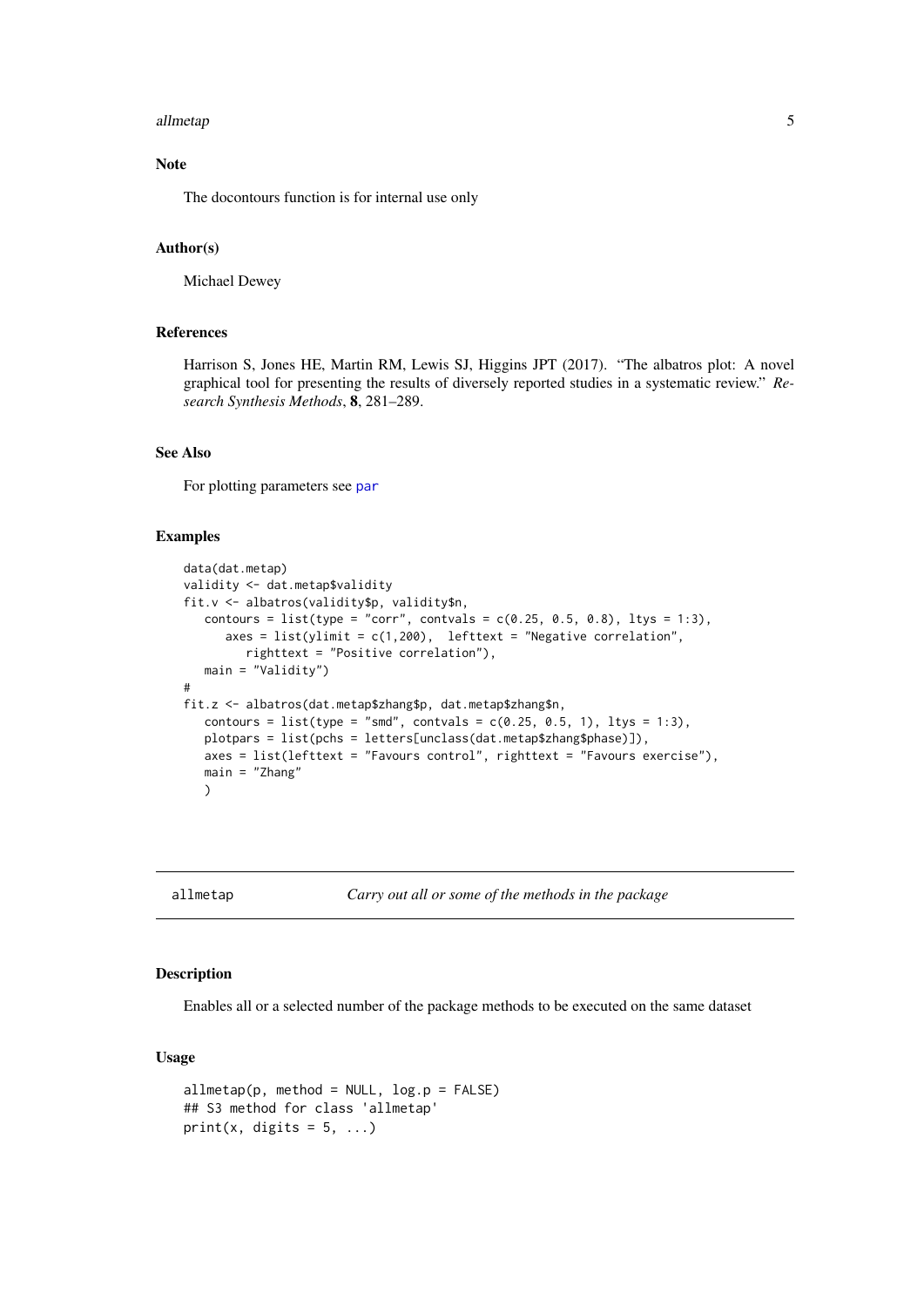<span id="page-5-0"></span>6 dat.metap and the state of the state of the state of the state of the state of the state of the state of the state of the state of the state of the state of the state of the state of the state of the state of the state o

# Arguments

| р            | A vector of $p$ -values                                    |
|--------------|------------------------------------------------------------|
| method       | A vector of character containing names of methods or 'all' |
| log.p        | Logical, are the $p$ -values passed as $\log s$ ?          |
| $\mathsf{x}$ | An object of class 'allmetap'                              |
| digits       | How many digits to print?                                  |
|              | Other arguments to be passed through                       |

# Details

The function uses each of the methods specified on the data-set in p. If method contains 'all' then this over–rides any specific method(s) named.

# Value

Returns an object of class 'allmetap' and 'data.frame' containing columns

| р      | The value of p returned                           |
|--------|---------------------------------------------------|
| valid  | The number of valid p values used for that method |
| eponym | The eponym, if any, for the method                |

The row names are the names of the methods used. If any of the methods cannot be applied to that data–set NA are returned for p and valid.

# Author(s)

Michael Dewey

# Examples

```
data(dat.metap)
beckerp <- dat.metap$beckerp
allmetap(beckerp, method = "all")
allmetap(beckerp, method = c("sumz", "sumlog"))
```
dat.metap *Example data*

# Description

The package contains the following datasets: beckerp, cholest, edgington, mourning, naep, rosenthal, teachexpect, validity, and zhang.

# Usage

data(dat.metap)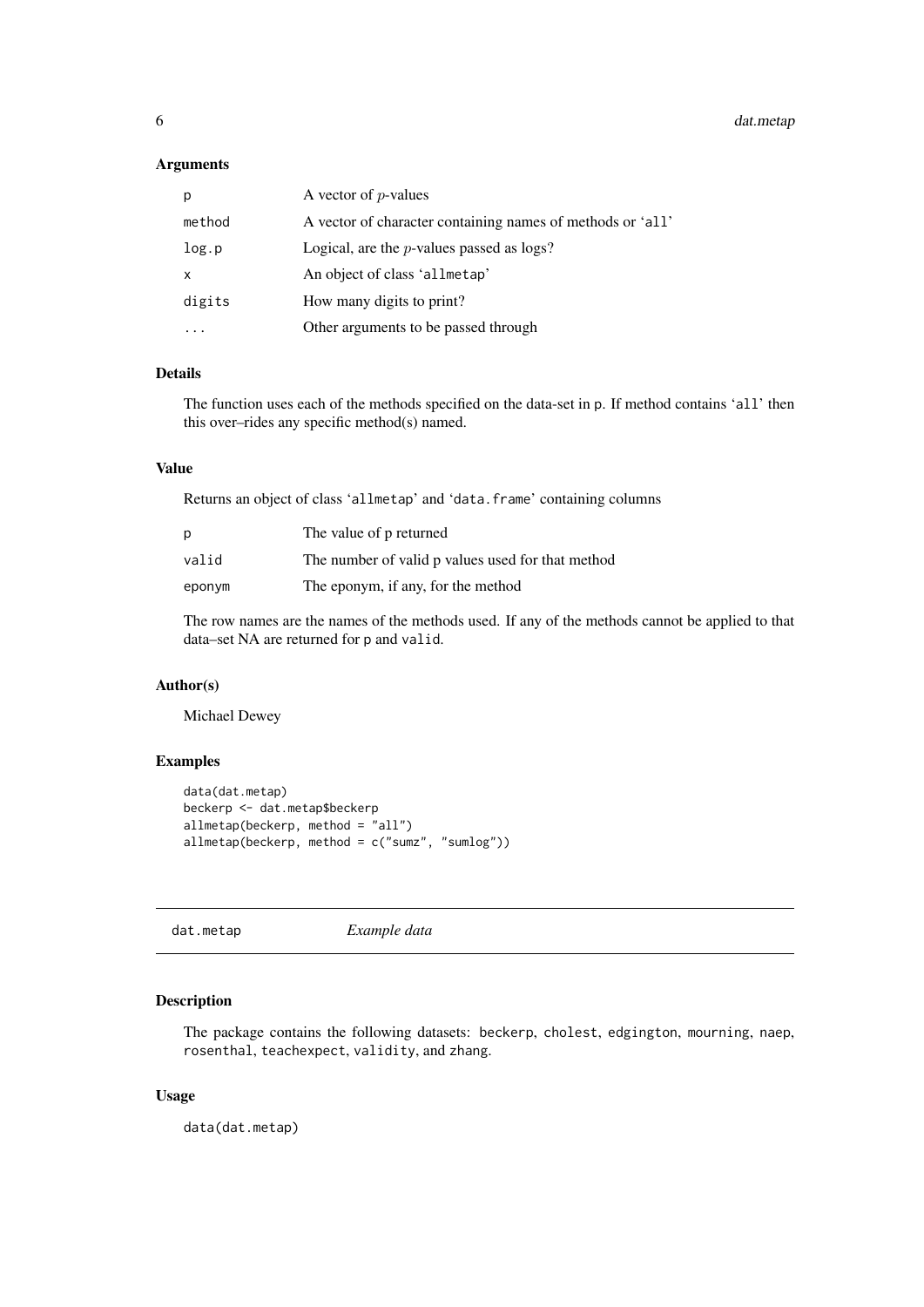#### dat.metap 2007 - 2008 - 2009 - 2009 - 2009 - 2009 - 2009 - 2009 - 2009 - 2009 - 2009 - 2009 - 2009 - 2009 - 20

#### Format

A list with the following elements:

beckerp A vector of length 5

cholest A data frame with 34 observations on the following 5 variables.

ntreat A numeric vector of number treated

ncontrol A numeric vector of number in the control group

dtreat A numeric vector of number of deaths in the treated group

dcontrol A numeric vector of number of deaths in the control group

 $p$  a numeric vector of one sided  $p$  values

A vector of length 34

edgington A vector of length 7

naep A data frame with 34 observations on the following 2 variables.

state a factor with levels AL, AR, AZ, CA, CO, CT, DE, FL, GA, HI, IA, ID, IN, KY, LA, MD, MI, MN, NC, ND, NE, NH, NJ, NM, NY, OH, OK, PA, RI, TX, VA, WI, WV, WY,

p a numeric vector

mourning A data frame with 9 observations on the following 3 variables.

stance a factor with levels No stand, Opponent, Supporter

grade a factor with levels G11-12, G7-8, G9-10

p a numeric vector

rosenthal A data frame with 5 observations on the following 3 variables.

t A numeric vector of values of  $t$ 

df a numeric vector of degrees of freedom

 $p$  a numeric vector of one sided  $p$  values

teachexpect A vector of length 19

validity A data frame with 20 observations on the following 3 variables

n A numeric vector of sample sizes

- r a numeric vector of correlation coefficients
- $p$  a numeric vector of one sided  $p$  values

zhang A data frame with 22 observations on the following 11 variables

study Character, the study names

smd numeric, the standardised mean difference

lo numeric, the lower confidence limit

hi numeric, the upper confidence limit

ntreat numeric, the treated sample size

ncont numeric, the control sample size

n numeric, the total sample size

phase factor, what phase the patients were in: acute, healing, healed

sd numeric, the calculated standard deviation

z numeric, the calculated z

p numeric, the probability associated with z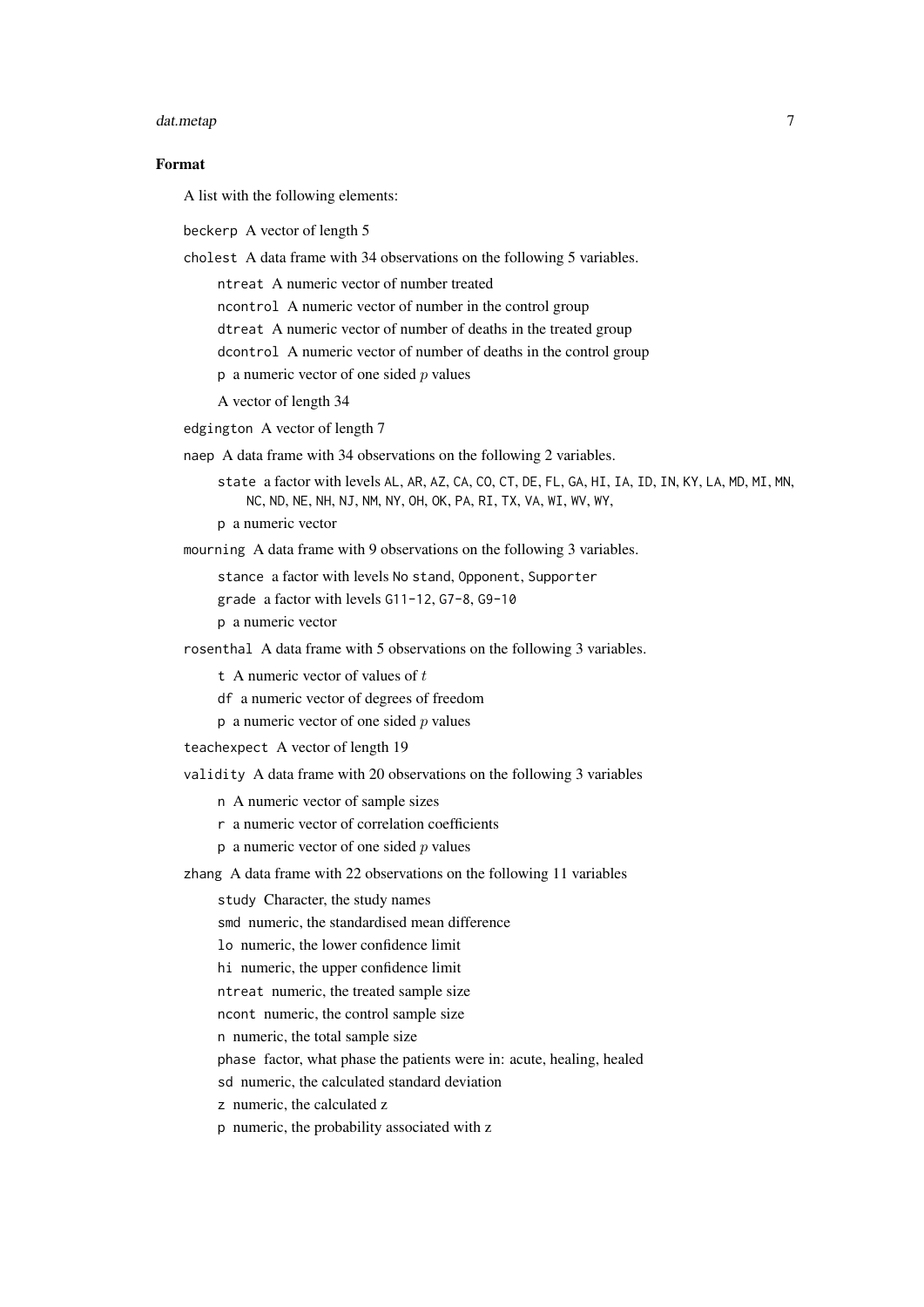## Details

beckerp Hypothetical  $p$  values from Becker (1994)

cholest  $p$  values from trials of interventions for lowering cholesterol lowering from Sutton et al. (2000)

edgington Hypothetical  $p$  values from Edgington (1972)

- mourning Results from a study of mourning practices of Israeli youth following the assassination of Itzakh Rabin from Benjamini and Hochberg (2000)
- naep Results of mathematical achievment scores from the National Assessment of Educational Progress from Benjamini and Hochberg (2000)

rosenthal Hypothetical example from Rosenthal (1978)

- teachexpect  $p$ -values from studies of the effect of manipulating teacher expectancy on student IQ from Becker (1994)
- validity Data from studies of validity of student ratings of their instructors from Becker (1994) including correlations and sample sizes as well as p-values
- zhang Data from trials of exercise training for patients with cardiovascular disease from Zhang et al. (2016)

#### **Note**

The p-values in cholest have been re-calculated and are of higher accuracy than the ones given in the book.

#### Author(s)

Michael Dewey

#### References

Becker BJ (1994). "Combining significance levels." In Cooper H, Hedges LV (eds.), *A handbook of research synthesis*, 215–230. Russell Sage, New York.

Benjamini Y, Hochberg Y (2000). "On the adaptive control of the false discovery rate in multiple testing with independent statistics." *Journal of Educational and Behavioral Statistics*, 25, 60–83.

Edgington ES (1972). "An additive method for combining probability values from independent experiments." *Journal of Psychology*, 80, 351–363.

Rosenthal R (1978). "Combining results of independent studies." *Psychological Bulletin*, 85, 185– 193.

Sutton AJ, Abrams KR, Jones DR, Sheldon TA, Song F (2000). *Methods for meta-analysis in medical research*. Wiley, Chichester.

Zhang YM, Lu Y, Yang D, Wu HF, Bian ZP, Xu JD, Gu CR, Wang LS, Chen XJ (2016). "The effects of different initiation time of exercise training on left ventricular remodeling and cardiopulmonary rehabilitation in patients with left ventricular dysfunction after myocardial infarction." *Disability and Rehabilitation*, 38, 268–276.

#### Examples

data(dat.metap)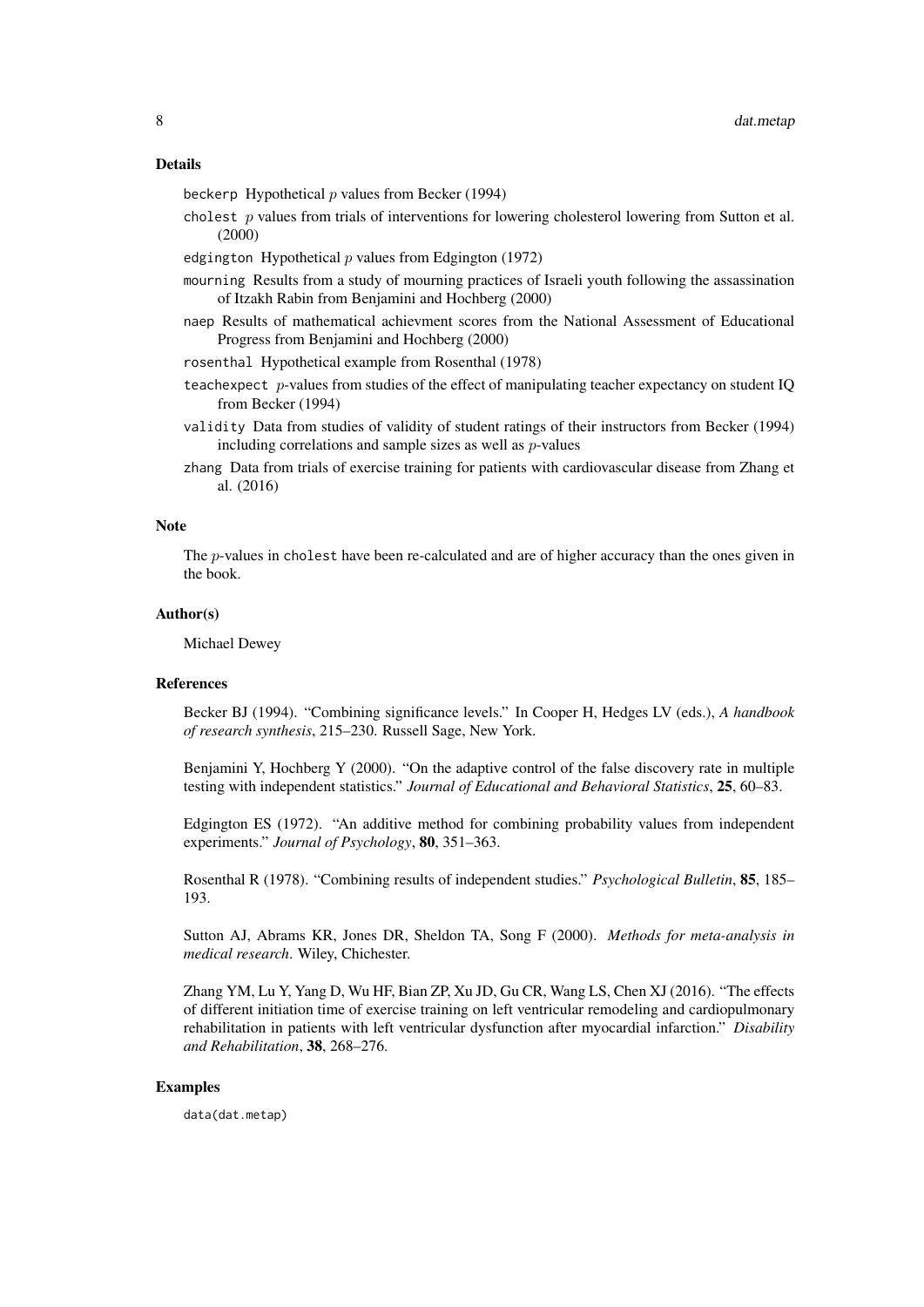<span id="page-8-0"></span>

# Description

Combine p-values by the inverse chi-squared method, also known as Lancaster's method

#### Usage

```
invchisq(p, k, data = NULL, subset = NULL, na.action = na.fail, log.p = FALSE)
## S3 method for class 'invchisq'
print(x, \ldots)
```
# Arguments

| p         | A vector of significance values                                    |
|-----------|--------------------------------------------------------------------|
| k         | A vector of degrees of freedom to use, see details                 |
| data      | Optional data frame containing variables                           |
| subset    | Optional vector of logicals to specify a subset of the $p$ -values |
| na.action | A function indicating what should happen when data contains NAs    |
| log.p     | Logical, if TRUE result is returned as $log(p)$                    |
| X         | An object of class 'invchisg'                                      |
| $\ddotsc$ | Other arguments to be passed through                               |

# Details

Defined as

$$
\sum_{i=1}^{n} \chi_{k_i}^2(p_i) > \chi_{\sum k_i}^2(\alpha)
$$

If k is a single value it is used for all the p of which there are n. If any value of  $k_i \leq 0$  then the corresponding  $p_i$  is not included.

The values of  $p_i$  should be such that  $0 < p_i \le 1$  and a warning is given if that is not true. A warning is given if, possibly as a result of removing illegal values, fewer than two values remain and the return values are set to NA.

The plot method for class 'metap' calls [plotp](#page-14-1) on the valid  $p$ -values. Inspection of the distribution of p-values is highly recommended as extreme values in opposite directions do not cancel out. See last example. This may not be what you want.

# Value

An object of class 'invchisq' and 'metap', a list with entries

| chisg  | Value of chi-squared statistic                   |
|--------|--------------------------------------------------|
| df     | Associated degrees of freedom                    |
| р      | Associated p-value                               |
| validp | The input vector with the illegal values removed |
|        |                                                  |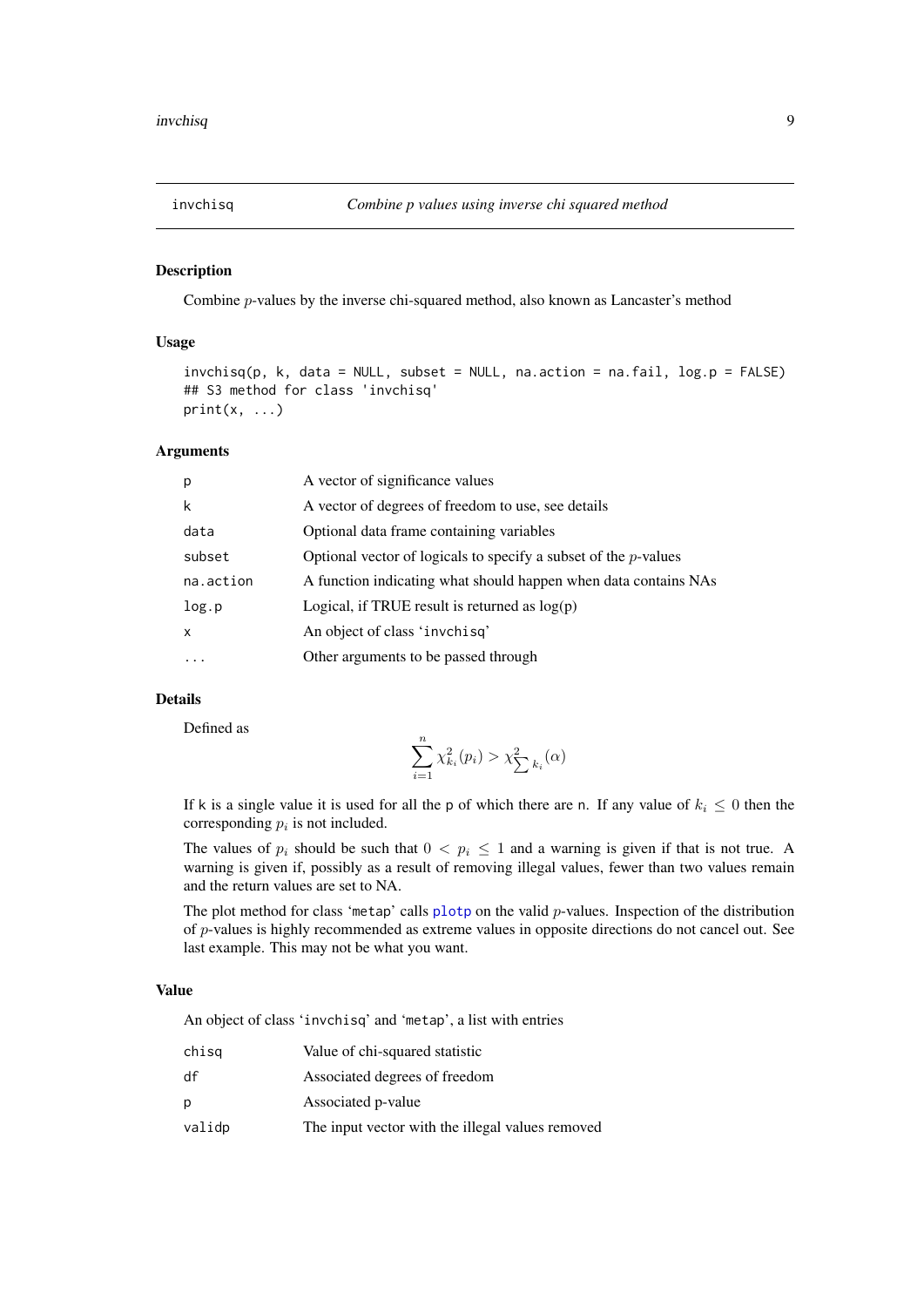# <span id="page-9-0"></span>Author(s)

Michael Dewey

# References

Becker BJ (1994). "Combining significance levels." In Cooper H, Hedges LV (eds.), *A handbook of research synthesis*, 215–230. Russell Sage, New York.

Lancaster HO (1949). "Combination of probabilities arising from data in discrete distributions." *Biometrika*, 36, 370–382.

# See Also

See also [sumlog](#page-17-1) and [plotp](#page-14-1)

# Examples

```
data(dat.metap)
beckerp <- dat.metap$beckerp
invchisq(beckerp, 2) # same as sumlog
invchisq(c(0.999, 0.999, 0.001, 0.001), 4)
all.equal(exp(invchisq(beckerp, 2, log.p = TRUE)$p), invchisq(beckerp, 2)$p)
```
invt *Combine p values using inverse t method*

# Description

Combine p values using the inverse t method

# Usage

```
invt(p, k, data = NULL, subset = NULL, na. action = na. fail,log.p = FALSE## S3 method for class 'invt'
print(x, \ldots)
```
#### Arguments

| p            | A vector of significance values                                    |
|--------------|--------------------------------------------------------------------|
| $\mathsf{k}$ | A vector of degrees of freedom to use, see details                 |
| data         | Optional data frame containing variables                           |
| subset       | Optional vector of logicals to specify a subset of the $p$ -values |
| na.action    | A function indicating what should happen when data contains NAs    |
| log.p        | Logical, if TRUE result is returned as $log(p)$                    |
| $\mathsf{x}$ | An object of class 'invt'                                          |
|              | Other arguments to be passed through                               |
|              |                                                                    |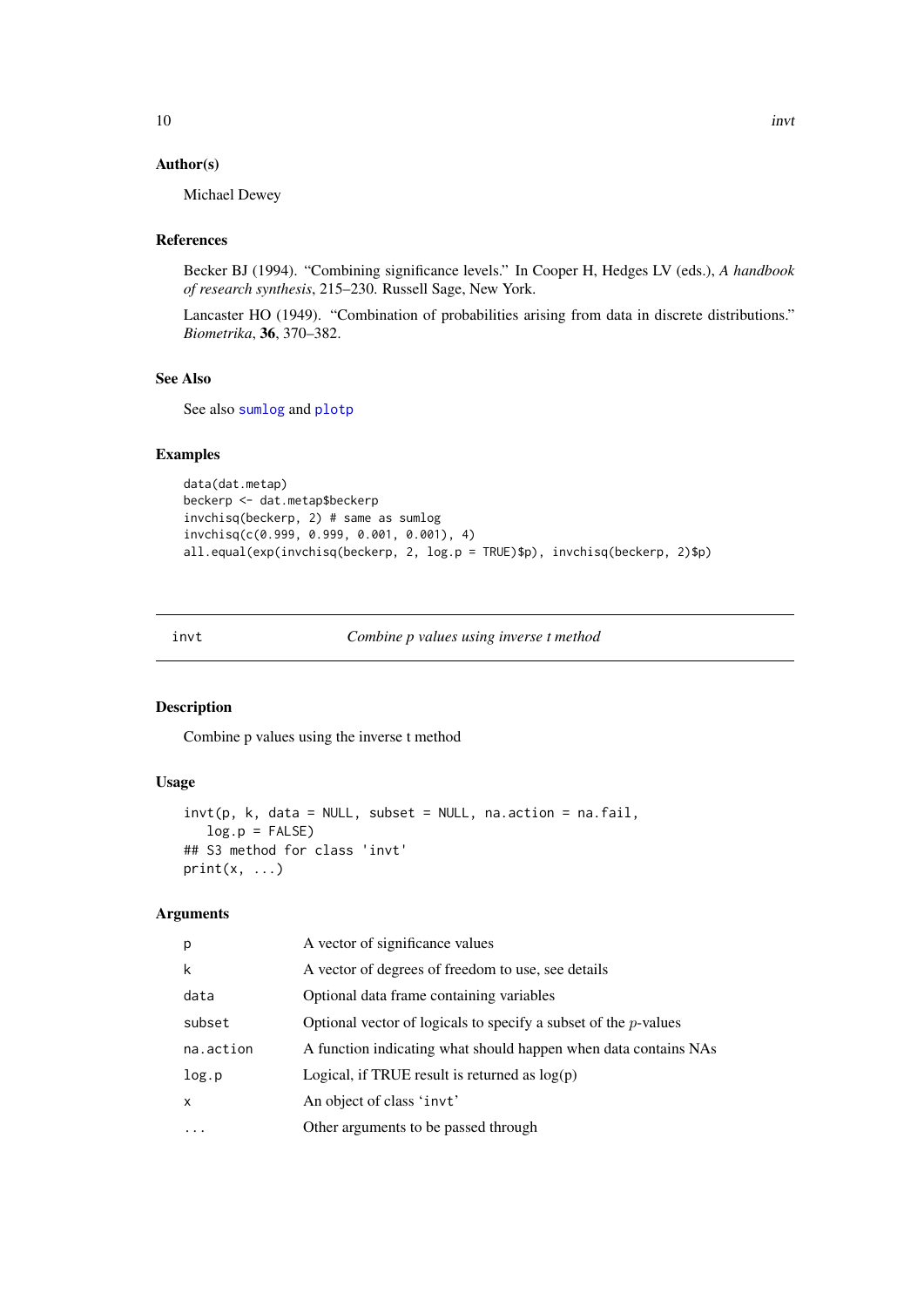<span id="page-10-0"></span>logitp the contract of the contract of the contract of the contract of the contract of the contract of the contract of the contract of the contract of the contract of the contract of the contract of the contract of the con

# Details

Defined as

$$
\frac{\sum_{i=1}^{n} t_{k_i}(p_i)}{\sqrt{\sum_{i=1}^{n} \frac{k_i}{k_i - 2}}} > z(\alpha)
$$

If k is a single value it is used for all the p of which there are n. If any value of  $k_i \leq 2$  then the corresponding  $p_i$  is not included.

The values of  $p_i$  should be such that  $0 < p_i \le 1$  and a warning is given if that is not true. A warning is given if, possibly as a result of removing illegal values, fewer than two values remain and the return values are set to NA.

The plot method for class 'metap' calls [plotp](#page-14-1) on the valid *p*-values.

# Value

An object of class 'invt' and 'metap', a list with entries

|        | Value of z                                       |
|--------|--------------------------------------------------|
| D      | Associated p-value                               |
| validp | The input vector with the illegal values removed |

# Author(s)

Michael Dewey

#### References

Becker BJ (1994). "Combining significance levels." In Cooper H, Hedges LV (eds.), *A handbook of research synthesis*, 215–230. Russell Sage, New York.

#### See Also

See also [plotp](#page-14-1)

# Examples

```
data(dat.metap)
beckerp <- dat.metap$beckerp
invt(beckerp, 50)
all.equal(exp(invt(beckerp, 50, log.p = TRUE)$p), invt(beckerp, 50)$p)
```
logitp *Combine p values using logit method*

# Description

Combine p values using logit method

# Usage

```
logitp(p, log.p = FALSE)## S3 method for class 'logitp'
print(x, \ldots)
```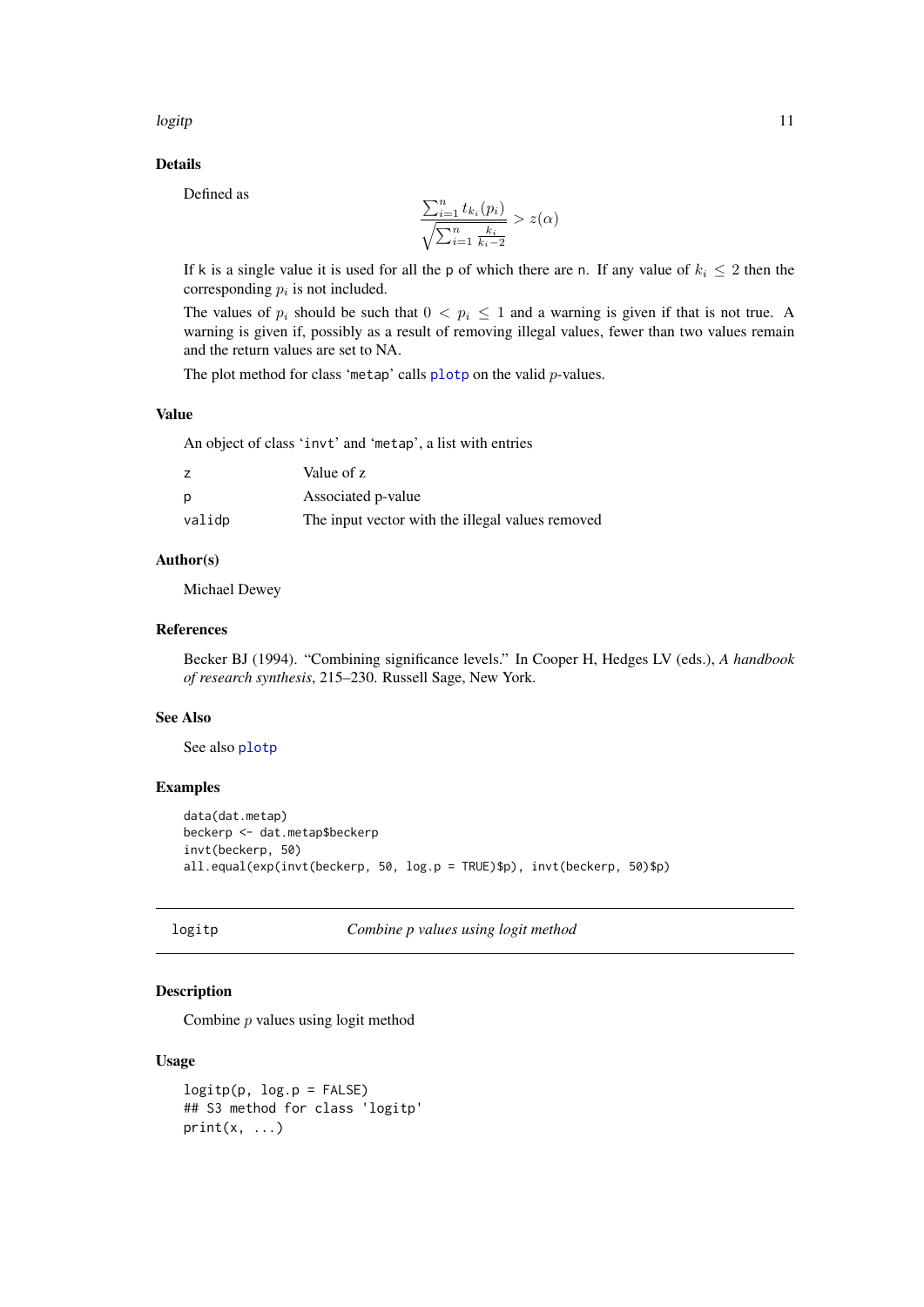# Arguments

| p     | A vector of significance values                 |
|-------|-------------------------------------------------|
| log.p | Logical, if TRUE result is returned as $log(p)$ |
| X     | An object of class 'logitp'                     |
|       | Other arguments to be passed through            |

# Details

Defined as

$$
t = -\frac{\sum_{i=1}^{k} \log \frac{p_i}{1 - p_i}}{C}
$$

$$
C = \sqrt{\frac{k\pi^2 (5k + 2)}{2(5k + 1)}}
$$

where

and 
$$
k
$$
 is the number of studies.

The values of  $p_i$  should be such that  $0 < p_i < 1$  and a warning is given if that is not true. A warning is given if, possibly as a result of removing illegal values, fewer than two values remain and the return values are set to NA.

 $3(5k+4)$ 

The plot method for class 'metap' calls  $plotp$  on the valid p-values.

# Value

An object of class 'logitp' and 'metap', a list with entries

| $\mathbf{t}$ | Value of Student's t                         |
|--------------|----------------------------------------------|
| df           | Associated degrees of freedom                |
| p            | Associated <i>p</i> -value                   |
| validp       | The input vector with illegal values removed |

# Author(s)

Michael Dewey

# References

Becker BJ (1994). "Combining significance levels." In Cooper H, Hedges LV (eds.), *A handbook of research synthesis*, 215–230. Russell Sage, New York.

# See Also

See also [plotp](#page-14-1)

# Examples

```
data(dat.metap)
teachexpect <- dat.metap$teachexpect
logitp(teachexpect) # t = 2.763, df = 99, p = 0.0034, from Becker
beckerp <- dat.metap$beckerp
logitp(beckerp) # t = 1.62, df = 29, NS, from Becker
validity <- dat.metap$validity$p
logitp(validity) # t = 9.521, df = 104, p = 3.89 * 10^{-16}
all.equal(exp(logitp(validity, log.p = TRUE)$p), logitp(validity)$p)
```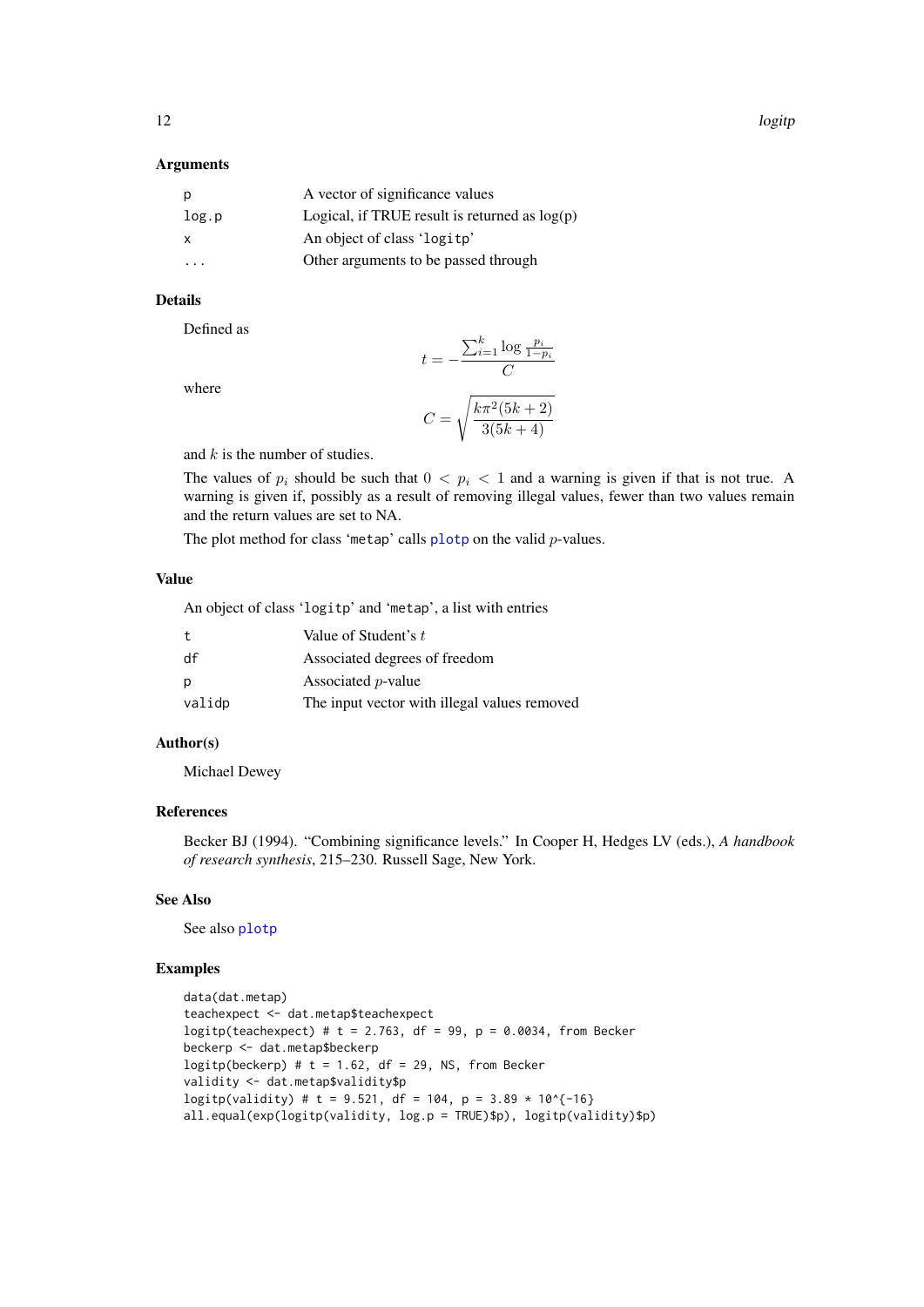<span id="page-12-0"></span>

# Description

Combine  $p$  values by the mean  $p$  method

# Usage

```
meanp(p)
## S3 method for class 'meanp'
print(x, \ldots)
```
#### Arguments

| p                       | A vector of significance values      |
|-------------------------|--------------------------------------|
| X                       | An object of class 'meanp'           |
| $\cdot$ $\cdot$ $\cdot$ | Other arguments to be passed through |

# Details

Defined as

 $z = (0.5 - \bar{p})$ √ 12k

which is a standard normal and due to Edgington (1972)

The values of  $p_i$  should be such that  $0 \leq p_i \leq 1$  and a warning is given if that is not true. A warning is given if, possibly as a result of removing illegal values, fewer than four values remain and the return values are set to NA.

The plot method for class 'metap' calls  $\frac{p}{q}$  on the valid p-values.

#### Value

An object of class 'meanp' and 'metap', a list with entries

|        | Value of $z$                                 |
|--------|----------------------------------------------|
| p      | Associated <i>p</i> -value                   |
| validp | The input vector with illegal values removed |

# Author(s)

Michael Dewey

# References

Becker BJ (1994). "Combining significance levels." In Cooper H, Hedges LV (eds.), *A handbook of research synthesis*, 215–230. Russell Sage, New York.

Edgington ES (1972). "A normal curve method for combining probability values from independent experiments." *Journal of Psychology*, 82, 85–89.

Rosenthal R (1978). "Combining results of independent studies." *Psychological Bulletin*, 85, 185– 193.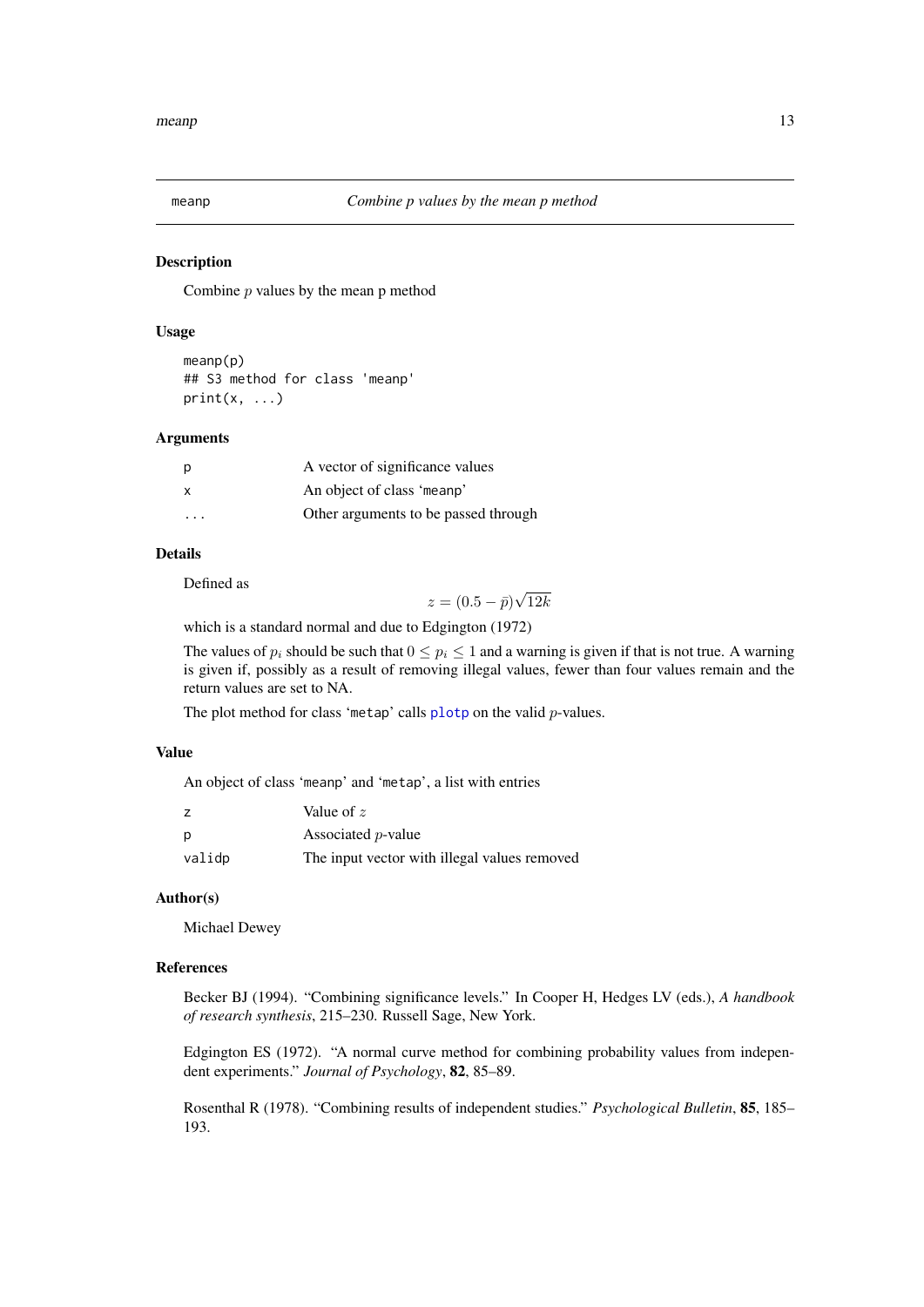14 means

#### See Also

See also [plotp](#page-14-1)

#### Examples

```
data(dat.metap)
rosenthal <- dat.metap$rosenthal
meanp(rosenthal$p) # 2.17, p = 0.015 one tailed
```
meanz *Combine p values using mean z method*

# Description

Combines p values using the mean of z method

# Usage

 $meanz(p, log.p = FALSE)$ ## S3 method for class 'meanz'  $print(x, \ldots)$ 

### Arguments

| р     | A vector of significance values                 |
|-------|-------------------------------------------------|
| log.p | Logical, if TRUE result is returned as $log(p)$ |
| X     | An object of class 'meanz'                      |
|       | Other arguments to be passed through            |

#### Details

Let

$$
\bar{z} = \sum_{i=1}^{k} \frac{z(p_i)}{k}
$$

and

$$
s_{\bar{z}} = \frac{s_z}{\sqrt{k}}
$$

Defined as

$$
\frac{\bar{z}}{s_{\bar{z}}} > t_{k-1}(\alpha)
$$

The values of  $p_i$  should be such that  $0 \leq p_i \leq 1$  and a warning is given if that is not true. A warning is given if, possibly as a result of removing illegal values, fewer than two values remain and the return values are set to NA. As can be seen if all the  $p_i$  are equal or close to equal this gives a  $t = \pm \infty$  leading to a returned value of 0 or 1. A set of p values with small variance will necessarily give a small  $p$  value which may be smaller than that for another set all of whose primary values are less than any in the first set. See examples for a demonstration.

The plot method for class 'metap' calls [plotp](#page-14-1) on the valid p-values.

<span id="page-13-0"></span>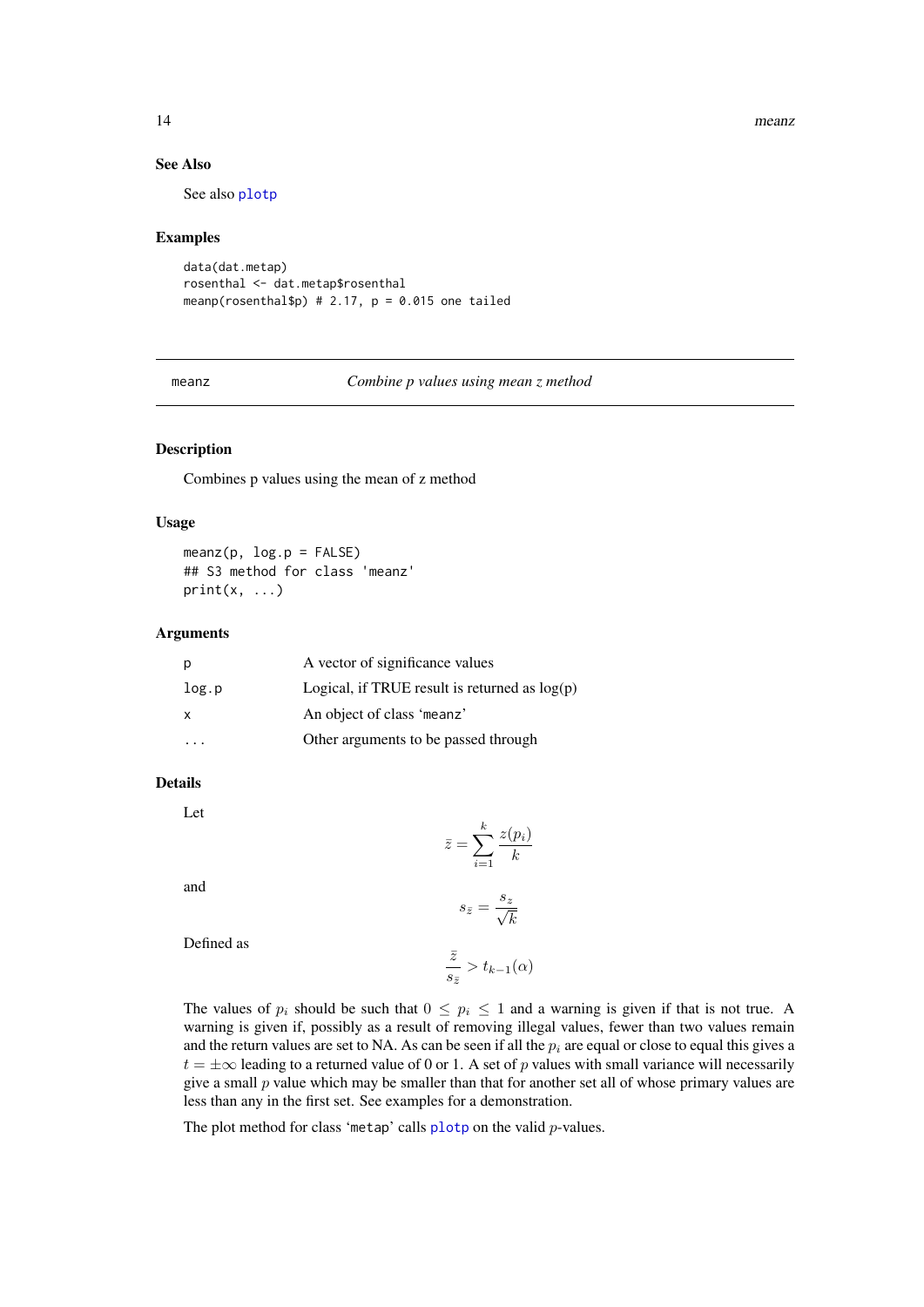# <span id="page-14-0"></span>plotp the state of the state of the state of the state of the state of the state of the state of the state of the state of the state of the state of the state of the state of the state of the state of the state of the stat

# Value

An object of class 'meanz' and 'metap', a list with entries

| Z      | The value of the mean $z$ statistic          |
|--------|----------------------------------------------|
| p      | The associated p value                       |
| validp | The input vector with illegal values removed |

# Author(s)

Michael Dewey

# References

Becker BJ (1994). "Combining significance levels." In Cooper H, Hedges LV (eds.), *A handbook of research synthesis*, 215–230. Russell Sage, New York.

#### See Also

See also [plotp](#page-14-1)

# Examples

```
data(dat.metap)
beckerp <- dat.metap$beckerp
meanz(beckerp)
meanz(c(0.1, 0.2)) # greater than next example
meanz(c(0.3, 0.31)) # less than above
all.equal(exp(meanz(beckerp, log.p = TRUE)$p), meanz(beckerp)$p)
```
# <span id="page-14-1"></span>plotp *Q-Q plot of p-values*

# Description

Produces a Q–Q plot of the p-values supplied

# Usage

```
plotp(pvals, plotversion = "qqconf", ...)
```
# Arguments

| pvals                   | A vector of $p$ -values                                 |
|-------------------------|---------------------------------------------------------|
| plotversion             | Whether to use the quality version or the original      |
| $\cdot$ $\cdot$ $\cdot$ | Other parameters to pass through to qq plot and qq line |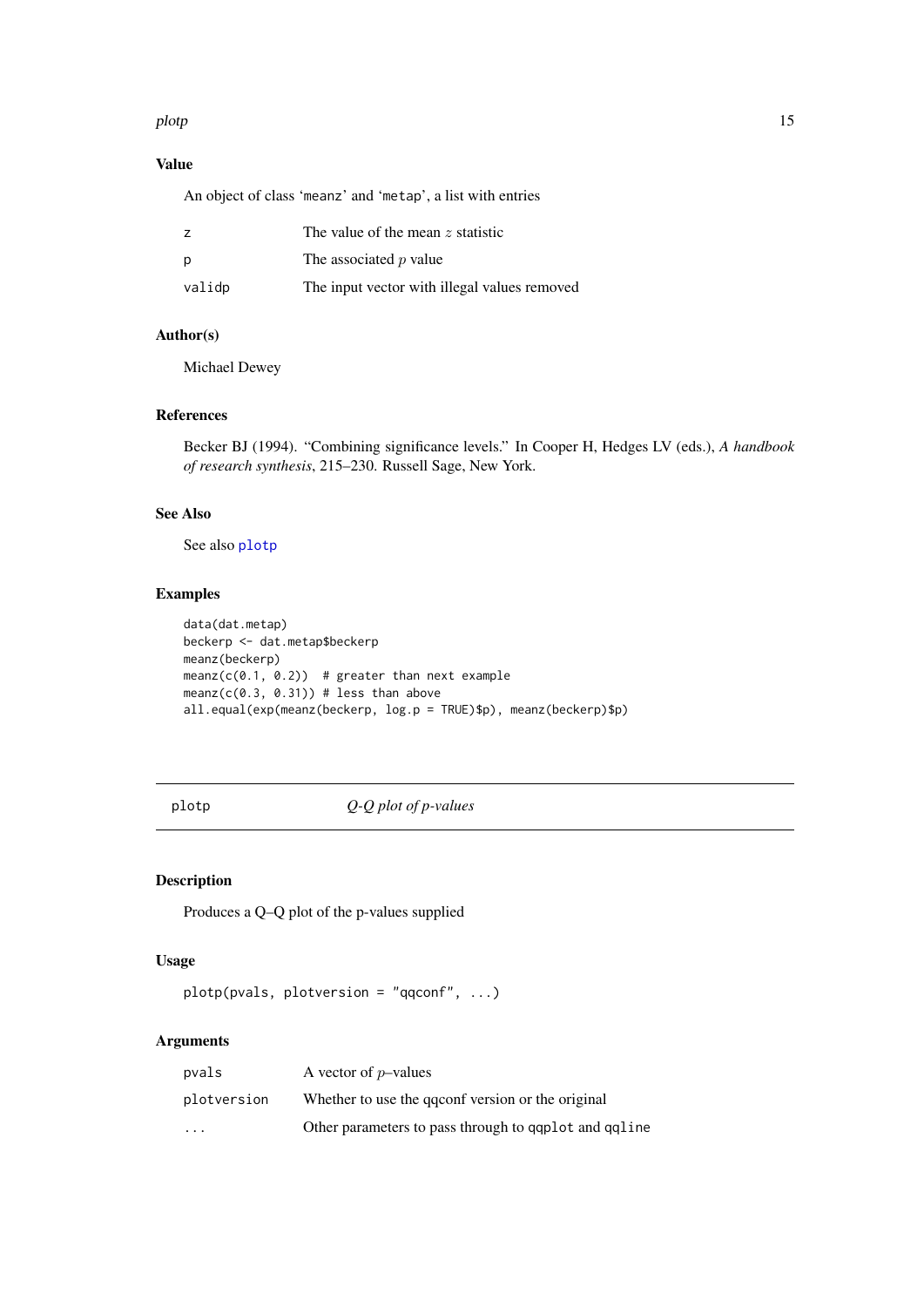## Details

After eliminating out of range  $p$ –values and missing values produces a Q–Q plot. If the package qqconf is available then the plot uses that package's function and as well as the Q–Q plot produces a confidence region. Parameters can be passed to qq\_conf\_plot to exert further control over the plot.

If qqconf is unavailable or plotversion is set other than "qqconf" then the plot uses the function from base graphics. The line shown is through the quantiles (by default the 0.25 and 0.75).

#### Value

Invisibly returns a list consisting of

valid  $\mathbf p$  The values  $\mathbf p$ –values

# Author(s)

Michael Dewey

#### See Also

[qqplot](#page-0-0) and [qqline](#page-0-0) for the original plot and [qq\\_conf\\_plot](#page-0-0) for the new version.

### Examples

```
data(dat.metap)
cholest <- dat.metap$cholest$p
plotp(cholest)
```
schweder *Schweder and Spjotvoll plot*

# Description

Produces the plot suggested by Schweder and Spjotvoll to display a collection of  $p$ -values and also optionally draws the lowest slope line suggested by Benjamini and Hochberg

#### Usage

```
schweder(p, xlab = "Rank of p", ylab = "p", drawline = NULL,
   bh.lwd = 1, bh.lty = "solid", bh.col = "black",
   ls.control = list(frac = NULL),
  ls.lwd = 1, ls.lty = "dotted", ls.col = "black",
   ab.control = list(a = NULL, b = NULL),ab.lwd = 1, ab.lty = "dashed", ab.col = "black", \ldots)
```
<span id="page-15-0"></span>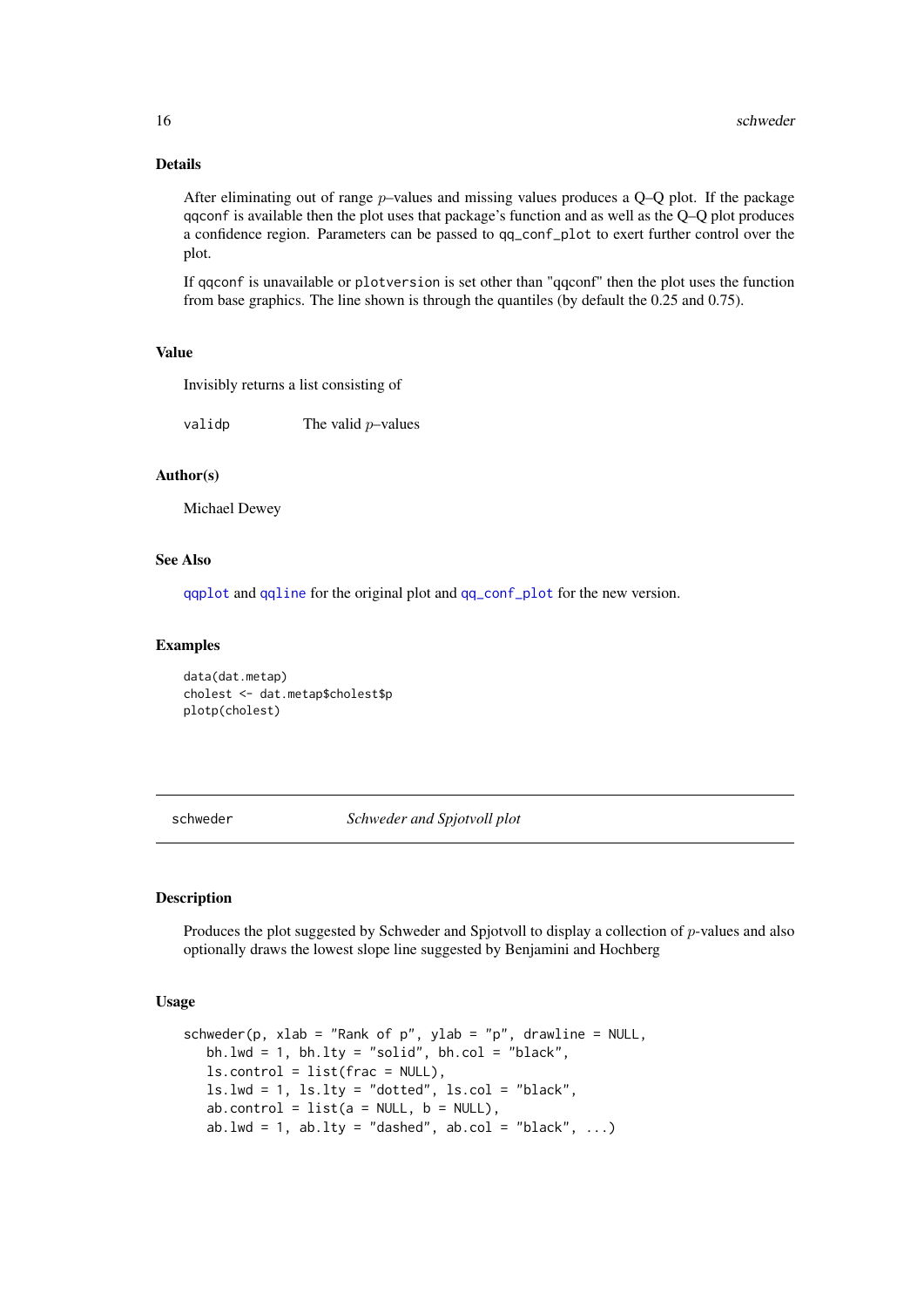#### schweder two schweder two schweder two schweder two schweder two schweder two schweder two schweder two schweder

# Arguments

| р          | A vector of $p$ -values                             |
|------------|-----------------------------------------------------|
| xlab       | Label for plot $x$ -axis                            |
| ylab       | Label for plot $y$ -axis                            |
| drawline   | Which line, if any, to draw. See Details            |
| bh.lwd     | Width of the lowest slope line                      |
| bh.lty     | Line type of the lowest slope line                  |
| bh.col     | Colour of the lowest slope line                     |
| ls.control | A list containing a named element frac. See Details |
| ls.lwd     | Width of the least squares line                     |
| ls.lty     | Line type of the least squares line                 |
| ls.col     | Colour of the least squares line                    |
| ab.control | A list containing two elements a and b. See Details |
| ab.lwd     | Width of the specified line                         |
| $ab.$ lty  | Line type of the specified line                     |
| ab.col     | Colour of the specified line                        |
| .          | Further parameters to be passed through to plot     |

#### Details

After removing invalid p-values plots them. Any graphics parameters passed in  $\dots$  affect this part of the plot only. Note that the axes are chosen according to the scheme of Banjamini and Hochberg, Schweder and Spjotvoll used a different system.

By setting drawline appropriately up to three lines may be drawn.

If drawline includes the string "bh" the lowest slope line of Benjaimin and Hochberg is drawn. No further parameters are needed here but the characteristics of the line may be set: width, line type, and colour.

If drawline includes the string "ls" a least squares line is drawn passing through the point  $k +$ 1, 1. The parameter frac specified what fraction of the values be used for this and may need experimentation to obtain a suitable line. The characteristics of the line may be set: width, line type, and colour.

If drawline includes the string "ab" a user specified line is drawn. The parameters a and b specify the intercept and slope. The characteristics of the line may be set: width, line type, and colour.

# Value

A list containing

| p         | The values of $p$ plotted                                                                                                                         |
|-----------|---------------------------------------------------------------------------------------------------------------------------------------------------|
| bh.params | A list containing at least items a and b the intercept and slope of the line drawn.<br>This is only included if the lowest slope line was drawn   |
| ls.params | A list containing at least items a and b the intercept and slope of the line drawn.<br>This is only included if the least squares line was drawn  |
| ab.params | A list containing at least items a and b the intercept and slope of the line drawn.<br>This is only included if the user specified line was drawn |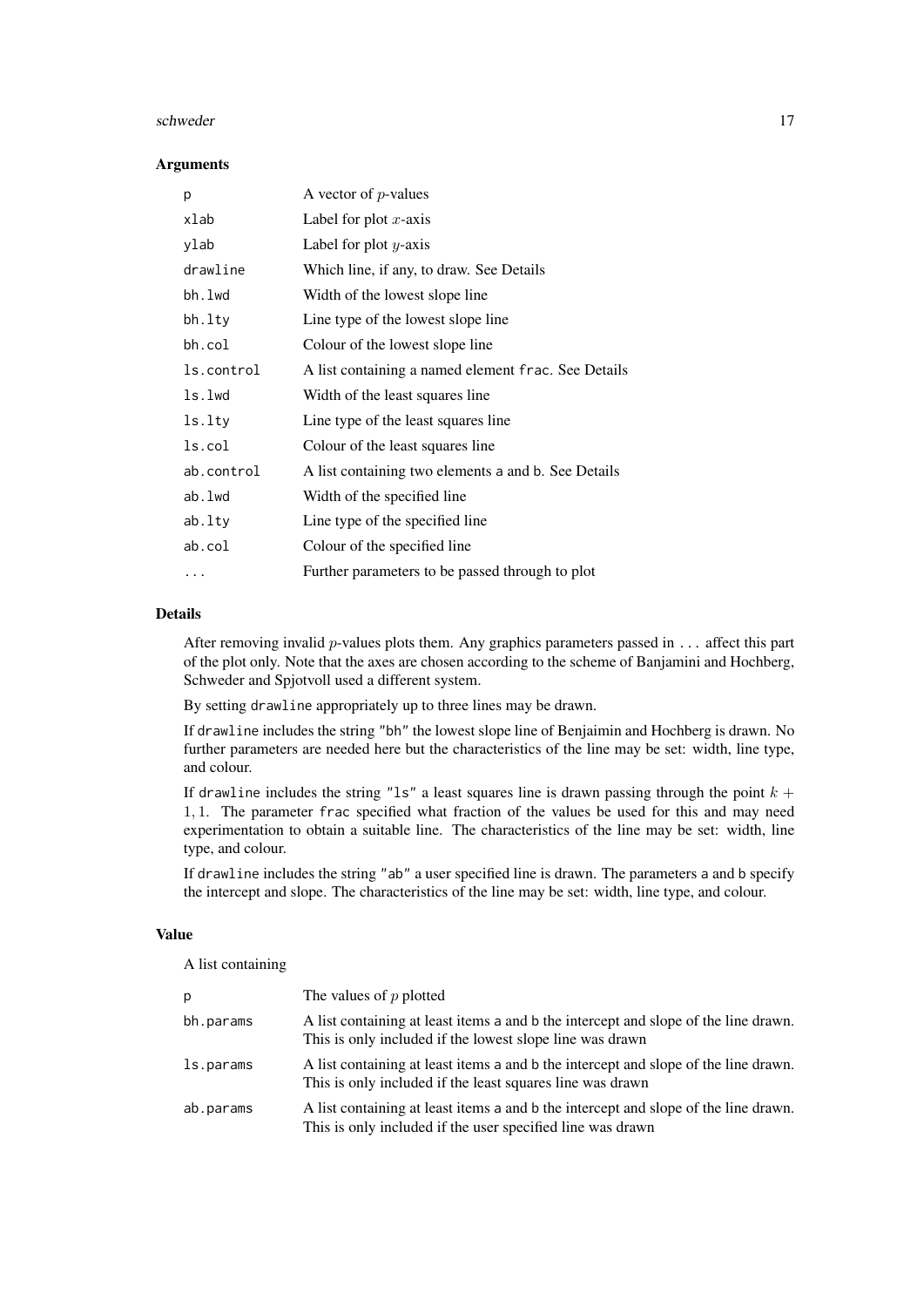## Author(s)

Michael Dewey

#### References

Becker BJ (1994). "Combining significance levels." In Cooper H, Hedges LV (eds.), *A handbook of research synthesis*, 215–230. Russell Sage, New York.

Benjamini Y, Hochberg Y (2000). "On the adaptive control of the false discovery rate in multiple testing with independent statistics." *Journal of Educational and Behavioral Statistics*, 25, 60–83. Schweder T, Spjotvoll E (1982). "Plots of P–values to evaluate many tests simultaneously." *Biometrika*, 69, 493–502.

# Examples

data(dat.metap) teachexpect <- dat.metap\$teachexpect schweder(teachexpect)

<span id="page-17-1"></span>sumlog *Combine p-values by the sum of logs (Fisher's) method*

#### Description

Combine  $p$ -values by the sum of logs method, also known as Fisher's method, and sometimes as the chi-square (2) method

#### Usage

 $sumlog(p, log.p = FALSE)$ ## S3 method for class 'sumlog'  $print(x, \ldots)$ 

#### Arguments

| р            | A vector of significance values                 |
|--------------|-------------------------------------------------|
| log.p        | Logical, if TRUE result is returned as $log(p)$ |
| $\mathsf{x}$ | An object of class 'sumlog'                     |
| .            | Other arguments to be passed through            |

# Details

The method relies on the fact that

$$
\sum_{i=1}^{k} -2\log p_i
$$

is a chi-squared with  $2k$  df where k is the number of studies (Fisher 1925).

The values of  $p_i$  should be such that  $0 < p_i \le 1$  and a warning is given if that is not true. A warning is given if, possibly as a result of removing illegal values, fewer than two values remain and the return values are set to NA.

The plot method for class 'metap' calls [plotp](#page-14-1) on the valid  $p$ -values. Inspection of the distribution of p-values is highly recommended as extreme values in opposite directions do not cancel out. See last example. This may not be what you want.

<span id="page-17-0"></span>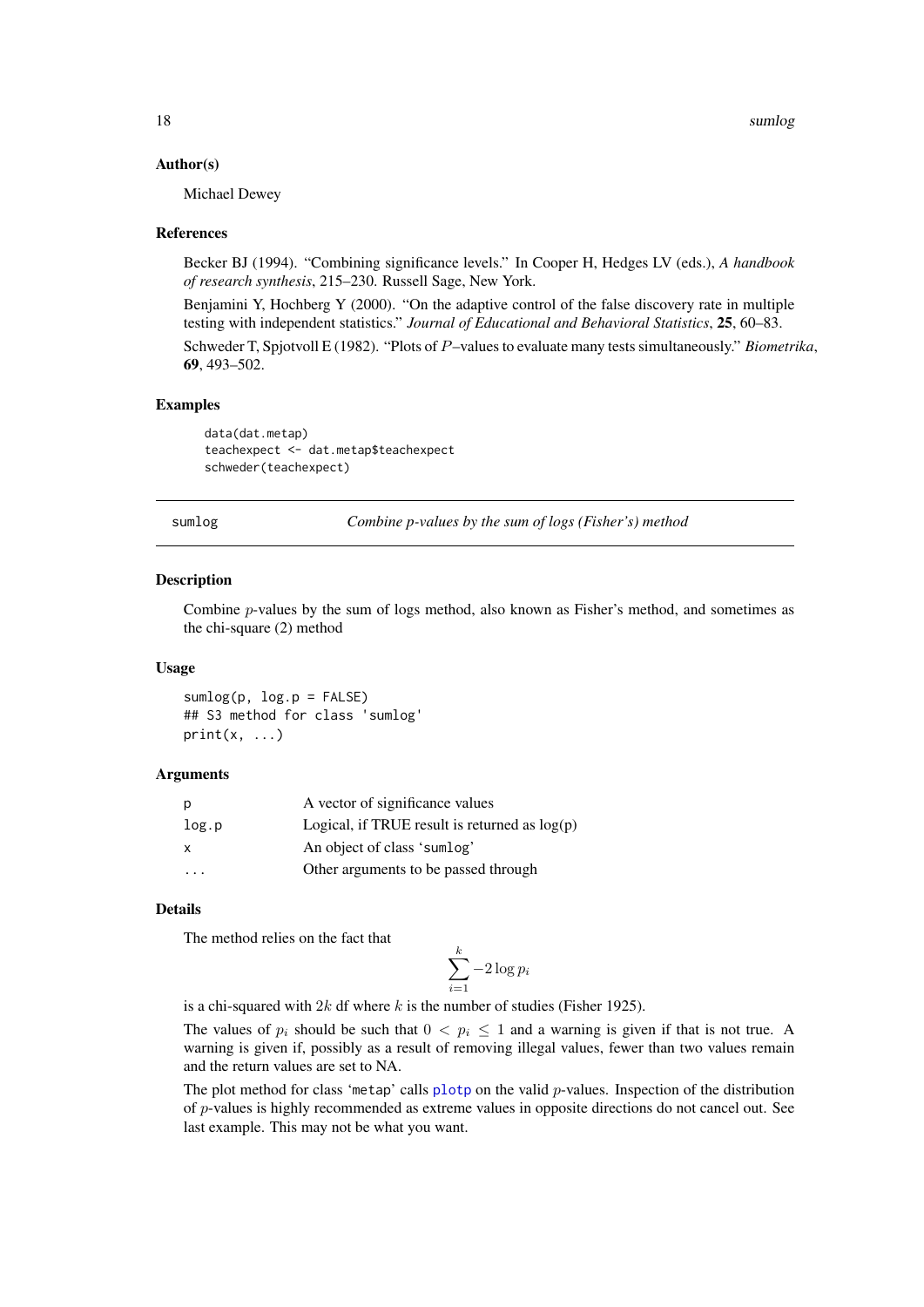#### sumlog the state of the state of the state of the state of the state of the state of the state of the state of the state of the state of the state of the state of the state of the state of the state of the state of the sta

# Value

An object of class 'sumlog' and 'metap', a list with entries

| chisg  | Value of chi-squared statistic                   |
|--------|--------------------------------------------------|
| df     | Associated degrees of freedom                    |
| р      | Associated <i>p</i> -value                       |
| validp | The input vector with the illegal values removed |

# Author(s)

Michael Dewey

## References

Becker BJ (1994). "Combining significance levels." In Cooper H, Hedges LV (eds.), *A handbook of research synthesis*, 215–230. Russell Sage, New York.

Fisher RA (1925). *Statistical methods for research workers*. Oliver and Boyd, Edinburgh.

Rosenthal R (1978). "Combining results of independent studies." *Psychological Bulletin*, 85, 185– 193.

Sutton AJ, Abrams KR, Jones DR, Sheldon TA, Song F (2000). *Methods for meta-analysis in medical research*. Wiley, Chichester.

# See Also

See also [plotp](#page-14-1)

# Examples

```
data(dat.metap)
teachexpect <- dat.metap$teachexpect
sumlog(teachexpect) # chisq = 69.473, df = 38, p = 0.0014, from Becker
beckerp <- dat.metap$beckerp
sumlog(beckerp) # chisq = 18.533, df = 10, sig
rosenthal <- dat.metap$rosenthal
sumlog(rosenthal$p) # chisq = 22.97, df = 10, p = 0.006 one sided
cholest <- dat.metap$cholest$p
sumlog(cholest) # chisq = 58.62, df = 68, p = 0.78validity <- dat.metap$validity$p
sumlog(validity) # chisq = 159.82, df = 40, p = 2.91 \times 10^{6} (-16)
sumlog(c(0.0001, 0.0001, 0.9999, 0.9999)) # is significant
all.equal(exp(sumlog(validity, log.p = TRUE)$p), sumlog(validity)$p)
```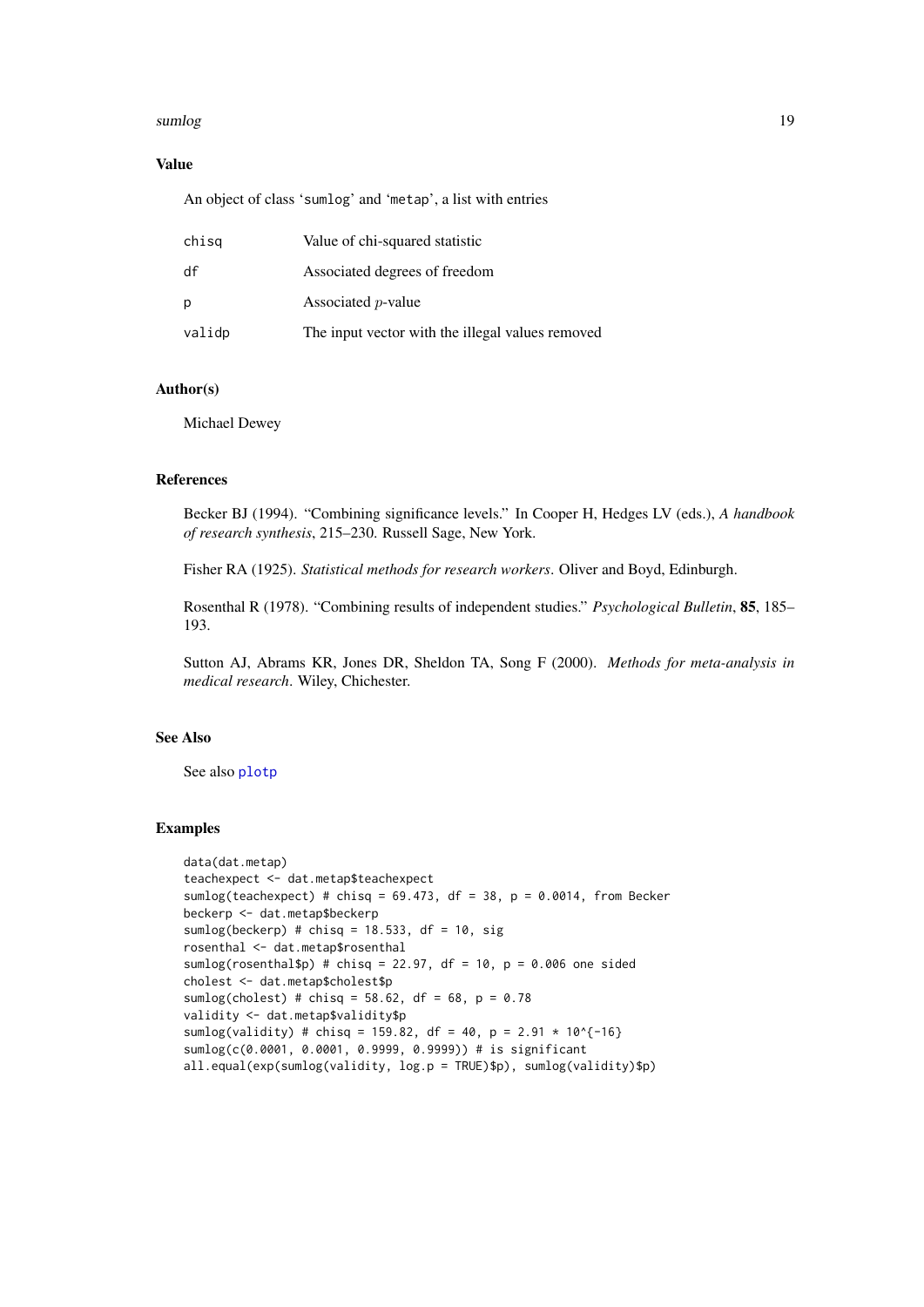<span id="page-19-0"></span>

# Description

Combine p-values using the sum p method

# Usage

```
sump(p)
## S3 method for class 'sump'
print(x, \ldots)
```
# Arguments

| p                       | A vector of significance values      |
|-------------------------|--------------------------------------|
| x                       | An object of class 'sump'            |
| $\cdot$ $\cdot$ $\cdot$ | Other arguments to be passed through |

# Details

Defined as

$$
\frac{(\sum_{i=1}^{k} p_i)^k}{k!} - {k \choose 1} \frac{(\sum_{i=1}^{k} p_i - 1)^k}{k!} + {k \choose 2} \frac{(\sum_{i=1}^{k} p_i - 2)^k}{k!} \dots
$$

where there are  $k$  studies and the series continues until the numerator becomes negative (Edgington 1972).

Some authors use a simpler version

$$
\frac{(\sum_{i=1}^k p_i)^k}{k!}
$$

but this can be very conservative when  $\sum_{i=1}^{k} p_i > 1$ . There seems no particular need to use this method but it is returned as the value of conservativep for use in checking published values.

The values of  $p_i$  should be such that  $0 \leq p_i \leq 1$  and a warning is given if that is not true. A warning is given if, possibly as a result of removing illegal values, fewer than two values remain and the return values are set to NA. A warning is given when the internal calculations are likely to have been subject to numerical error and an alternative method should be used to check the result.

The plot method for class 'metap' calls  $plotp$  on the valid  $p$ -values.

# Value

An object of class 'sump' and 'metap', a list with entries

| р                        | The transformed sum of the <i>p</i> -values  |
|--------------------------|----------------------------------------------|
| conservative see details |                                              |
| validp                   | The input vector with illegal values removed |

# Author(s)

Michael Dewey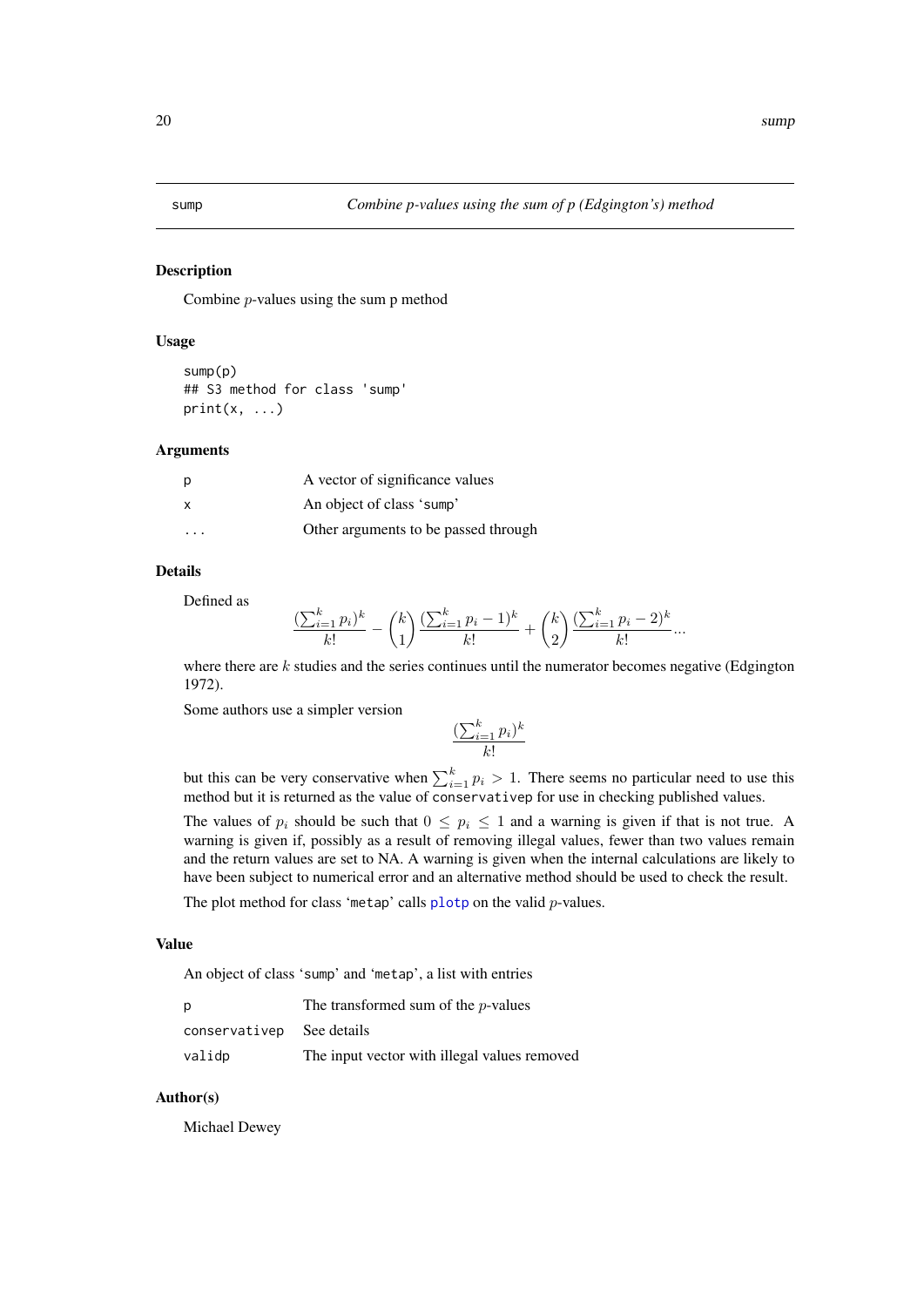#### <span id="page-20-0"></span> $sumz$  21

#### References

Edgington ES (1972). "An additive method for combining probability values from independent experiments." *Journal of Psychology*, 80, 351–363.

# See Also

See also [plotp](#page-14-1)

# Examples

```
data(dat.metap)
edgington <- dat.metap$edgington
sump(edgington) # p = 0.097
```
sumz *Combine p-values using the sum of z (Stouffer's) method*

# Description

Combine p-values using the sum z method

# Usage

```
sumz(p, weights = NULL, data = NULL, subset = NULL, na.action = na.fail,
   log.p = FALSE, log.input = FALSE)
## S3 method for class 'sumz'
print(x, \ldots)
```
# Arguments

| p            | A vector of significance values                                    |
|--------------|--------------------------------------------------------------------|
| weights      | A vector of weights                                                |
| data         | Optional data frame containing variables                           |
| subset       | Optional vector of logicals to specify a subset of the $p$ -values |
| na.action    | A function indicating what should happen when data contains NAs    |
| log.p        | Logical, if TRUE result is returned as $log(p)$                    |
| log.input    | Logical, if TRUE the input $p$ values are assumed to be logged     |
| $\mathsf{x}$ | An object of class 'sumz'                                          |
| .            | Other arguments to be passed through                               |

#### Details

Defined as

$$
\frac{\sum_{i=1}^{k} w_i z(p_i)}{\sqrt{\sum_{i=1}^{k} w_i^2}}
$$

is a z where  $k$  is the number of studies and  $w$  are the weights (Stouffer et al. 1949). By default the weights are equal. In the absence of effect sizes (in which case a method for combining effect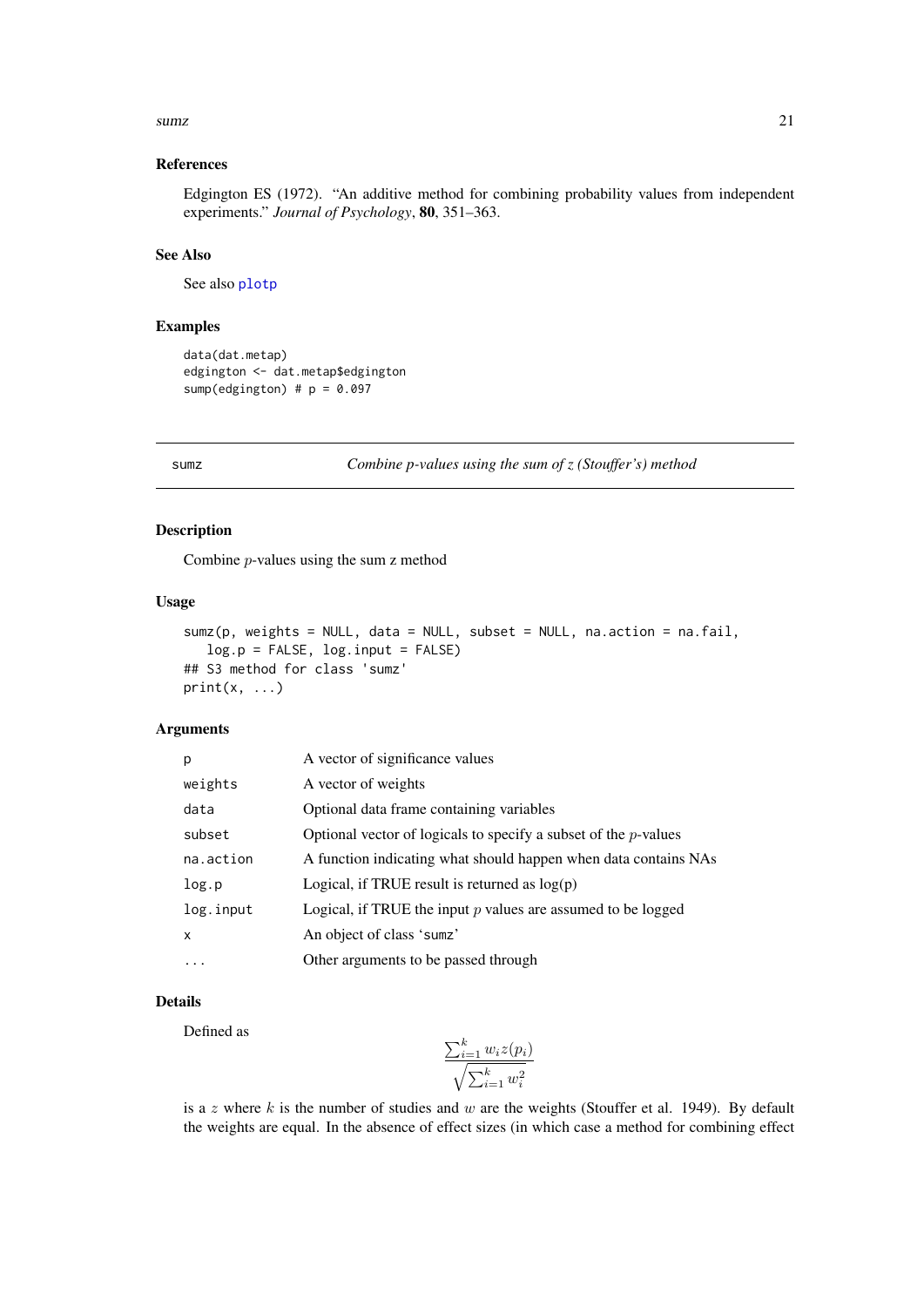sizes would be more appropriate anyway) best results are believed to be obtained with weights proportional to the square root of the sample sizes (Zaykin 2011)

The values of  $p_i$  should be such that  $0 < p_i < 1$  and a warning is given if that is not true. A warning is given if, possibly as a result of removing illegal values, fewer than two values remain and the return values are set to NA. If the omitted  $p$  values had supplied weights a further warning is issued.

The plot method for class 'metap' calls  $\frac{p}{q}$  on the valid p-values.

#### Value

An object of class 'sumz' and 'metap', a list with entries

|         | Transformed sum of z values                  |
|---------|----------------------------------------------|
| p       | Associated <i>p</i> -value                   |
| validp  | The input vector with illegal values removed |
| weights | The weight vector corresponding to valide.   |

# Author(s)

Michael Dewey

# References

Becker BJ (1994). "Combining significance levels." In Cooper H, Hedges LV (eds.), *A handbook of research synthesis*, 215–230. Russell Sage, New York.

Rosenthal R (1978). "Combining results of independent studies." *Psychological Bulletin*, 85, 185– 193.

Stouffer SA, Suchman EA, DeVinney LC, Star SA, Williams RMJ (1949). *The American soldier, vol 1: Adjustment during army life*. Princeton University Press, Princeton.

Zaykin DV (2011). "Optimally weighted Z–test is a powerful method for combining probabilities in meta–analysis." *Journal of Evolutionary Biology*, 24, 1836–1841.

#### See Also

See also [plotp](#page-14-1)

### Examples

```
data(dat.metap)
teachexpect <- dat.metap$teachexpect
sumz(teachexpect) # z = 2.435, p = 0.0074, from Becker
beckerp <- dat.metap$beckerp
sumz(beckerp) # z = 1.53, NS, from Beckerp
rosenthal <- dat.metap$rosenthal
sumz(rosenthal$p) # 2.39, p = 0.009
sumz(p, df, rosenthal) # 3.01, p = 0.0013
validity <- dat.metap$validity$p
sumz(validity) # z = 8.191, p = 1.25 \times 10^{6}(-16)all.equal(exp(sumz(validity, log.p = TRUE)$p), sumz(validity)$p)
all.equal(sumz(log(validity), log.input = TRUE)$p, sumz(validity)$p)
```
<span id="page-21-0"></span>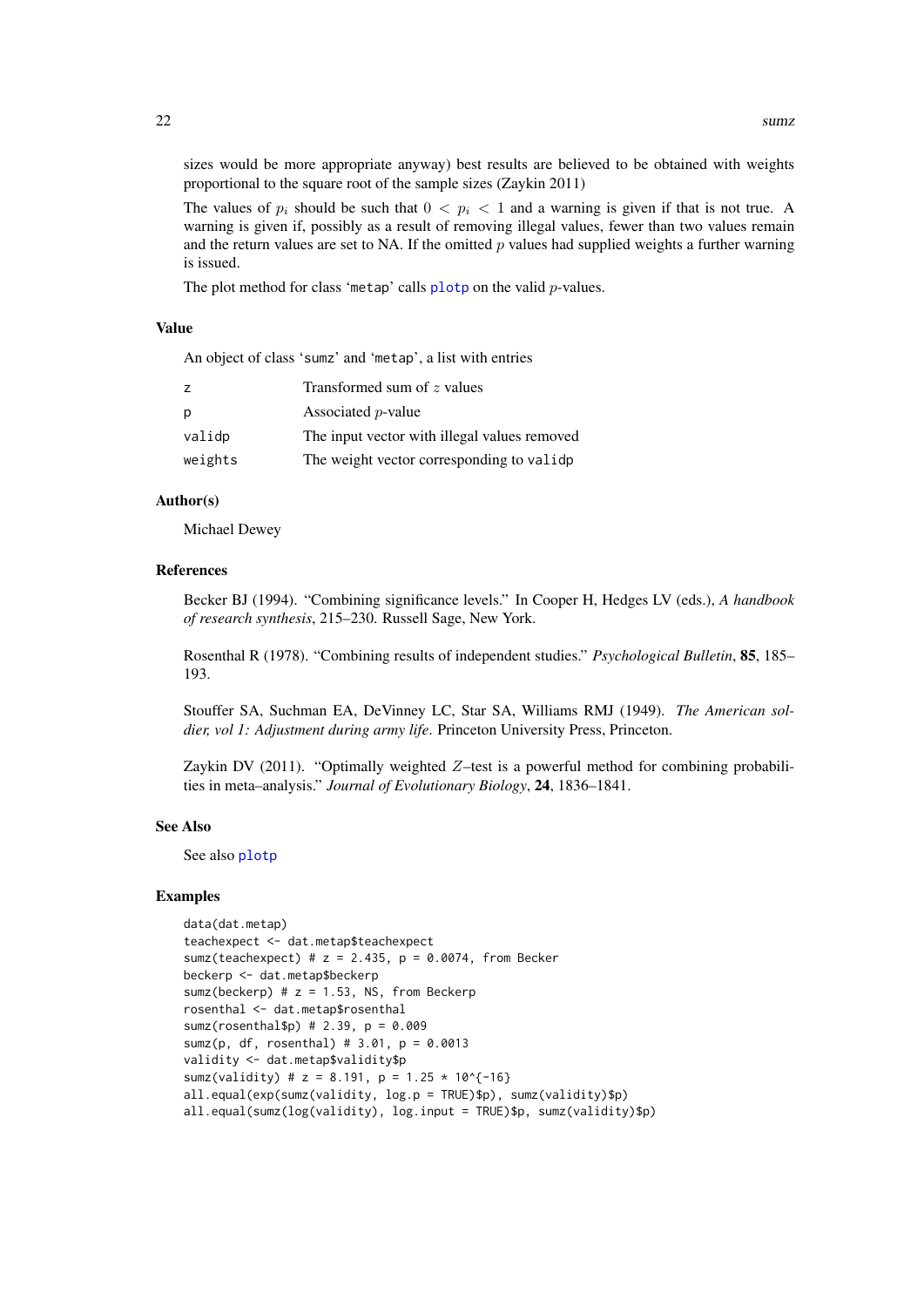<span id="page-22-0"></span>

# Description

Implements two procedures for truncated versions of Fisher's method

# Usage

```
truncated(p, ptrunc = NULL, rtrunc = NULL, ...)## S3 method for class 'truncated'
print(x, \ldots)## S3 method for class 'truncated'
summary(object, ...)
## S3 method for class 'truncated'
plot(x, pparams = list(pchs = c(16, 1),
   pcols = c("black", "black")), ...)
```
# Arguments

| p                       | A vector of significance values                                                   |
|-------------------------|-----------------------------------------------------------------------------------|
| ptrunc                  | Value of $p$ to truncate at. See Details                                          |
| rtrunc                  | Which rank $p$ to truncate at. See Details                                        |
| $\mathsf{x}$            | An object of class 'truncated'                                                    |
| object                  | An object of class 'truncated'                                                    |
| $\cdot$ $\cdot$ $\cdot$ | Other arguments to be passed through                                              |
| pparams                 | A list containing a vector pchs of plotting symbols and a vector pcols of colours |

# Details

Uses routines from TFisher to implement truncated Fisher (Zaykin et al. 2007; Zhang et al. 2018) and from mutoss to implement rank-truncated Fisher (Dudbridge and Koeleman 2003)

The print method prints the statistic and its associated  $p$ -value. The summary method also prints how many of the input values were actually used. The plot method provides an index plot of the p-values. By default used p-values are plotted with a black filled circle and those not used with a black unfilled circle. The colours and plotting symbols can be changed in pparams. The first element of each vector is for the used p-values and the second for the unused ones.

#### Value

An object of class 'truncated' a list with entries

| p      | The resultant overall $p$ -value                                                                              |
|--------|---------------------------------------------------------------------------------------------------------------|
| stat   | The test statistic                                                                                            |
| validp | The input vector with illegal values removed                                                                  |
| ptrunc | The <i>p</i> -value used for truncation                                                                       |
| trunc  | The rank value used for truncation                                                                            |
| n      | A vector containing incl, the number of valid values included, excl, the num-<br>ber of valid values not used |
| method | The method used                                                                                               |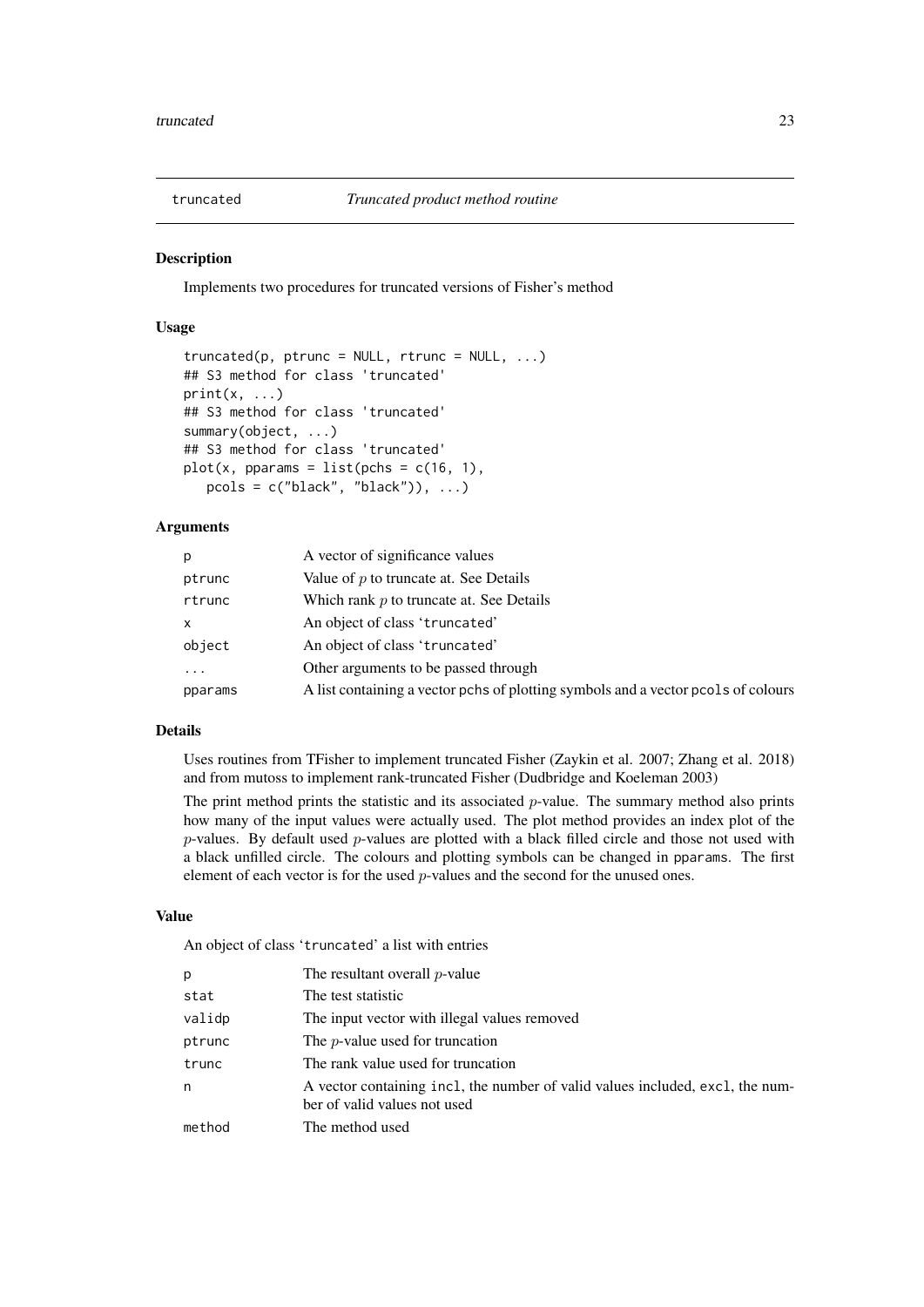#### <span id="page-23-0"></span>Note

Only one of ptrunc or rtrunc is returned as appropriate. If the function encounters an error it returns NA for the value of p and gives a warning message. The effect of specifying both ptrunc and rtrunc is undefined.

# Author(s)

Michael Dewey

# References

Dudbridge F, Koeleman BPC (2003). "Rank truncated product of P–values, with application to genomewide association scans." *Genetic Epidemiology*, 25, 360–366.

Zaykin DV, Zhivotovsky LA, Czika W, Shao S, Wolfinger RD (2007). "Combining p–values in large–scale genomics experiments." *Pharmaceutical Statistics*, 6, 217–236.

Zhang H, Tong T, Landers J, Wu Z (2018). "TFisher tests: optimal and adaptive thresholding for combining p–values." *arXiv*. <https://arxiv.org/abs/1801.04309>.

#### See Also

[ranktruncated](#page-0-0), [stat.tpm](#page-0-0), and [p.tpm](#page-0-0)

# Examples

```
data(dat.metap)
validity <- dat.metap$validity
truncated(validity, ptrunc = 0.5)
truncated(validity, rtrunc = 5)
```
two2one *Convert two-sided p-values to one-sided*

#### Description

Convert two-sided p-values to one-sided

# Usage

 $two2one(p, two = NULL, invert = NULL)$ 

# Arguments

| p      | A vector of p-values                                                          |
|--------|-------------------------------------------------------------------------------|
| two    | A logical vector defining which $p$ -values are two-sided and to be converted |
| invert | A logical vector defining which $p$ -values are to be inverted                |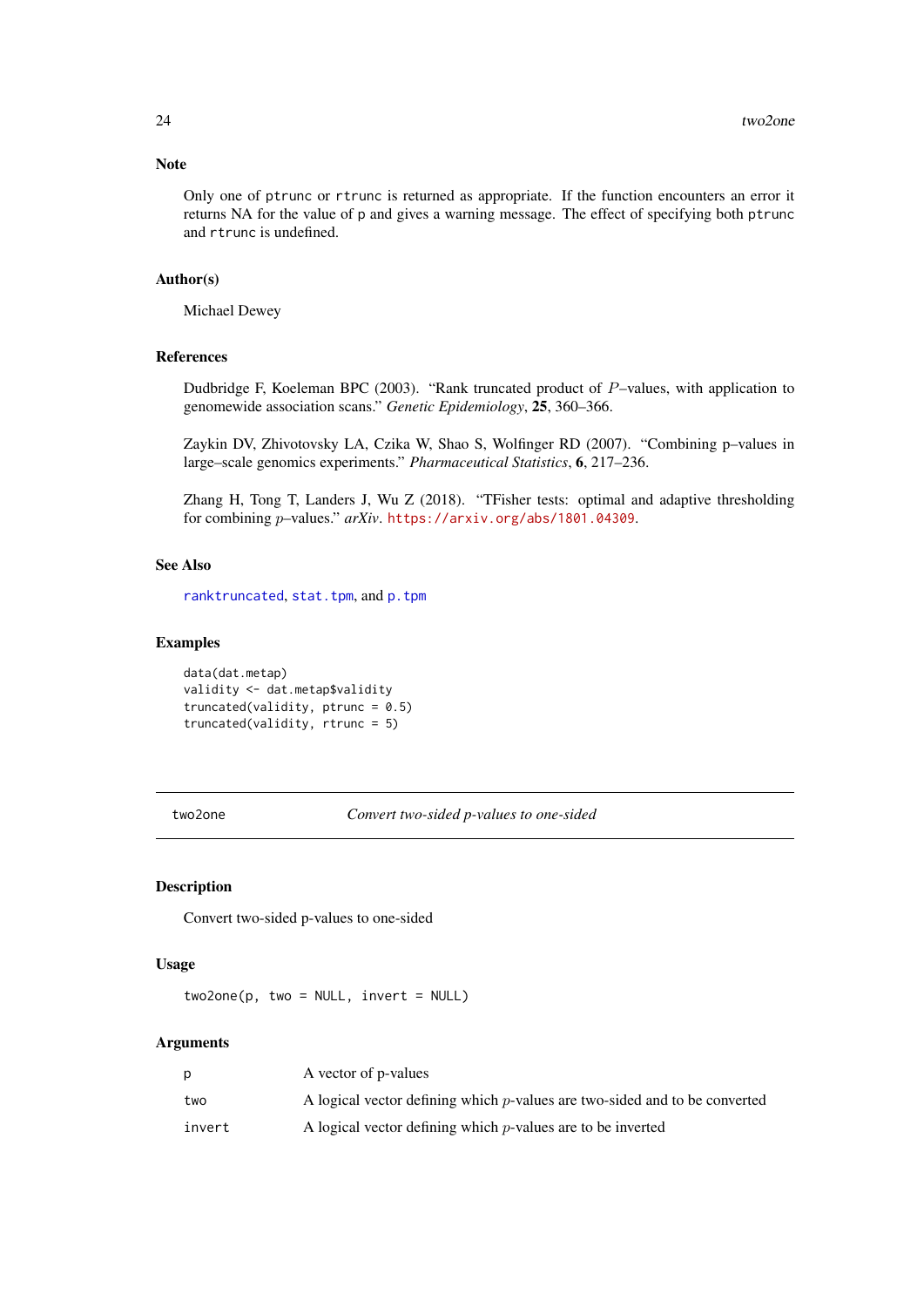#### <span id="page-24-0"></span>votep 25

## Details

The p-values supplied to the other functions should be one-sided and all in the same direction. This convenience function will convert two-sided to one-sided and invert as necessary. By default it is assumed that all p-values are two-sided and the function converts them all to one-sided. Use invert to specify if some of the tests resulted in outcomes in the other direction. So for example a value of 0.05 will be converted to 0.025 unless invert is TRUE in which case it is converted to 0.975.

# Value

A vector of one-sided p-values all in the correct direction

## Author(s)

Michael Dewey

### Examples

```
data(dat.metap)
rosenthal <- dat.metap$rosenthal
twop <- with(rosenthal, (pt(t, df)))
two2one(twop, two = rep(FALSE, 5), invert = rep(TRUE, 5)) # restore to one-sided
```
votep *Combine p-values by the vote counting method*

#### **Description**

Combine p-values by the vote counting method

#### Usage

votep(p, alpha =  $0.5$ ) ## S3 method for class 'votep'  $print(x, \ldots)$ 

#### Arguments

| p        | A vector of significance values                             |
|----------|-------------------------------------------------------------|
| alpha    | A value defining the significance value limits, see Details |
| X        | An object of class 'votep'                                  |
| $\cdots$ | Other arguments to be passed through                        |

# Details

By default splits the  $p$ -values at 0.5 with those below counting as positive and those above counting as negative. However setting alpha allows specifying a neutral zone. In that case values between alpha and 1 - alpha will be assumed to be neutral and only those outside the zone counted as positive or negative. If the value of alpha is greater than unity it is assumed to be a percentage.

The values of  $p_i$  should be such that  $0 < p_i < 1$  and a warning is given if that is not true. A warning is given if, possibly as a result of removing illegal values, fewer than two values remain and the return values are set to NA.

The plot method for class 'metap' calls  $\frac{p}{q}$  on the valid p-values.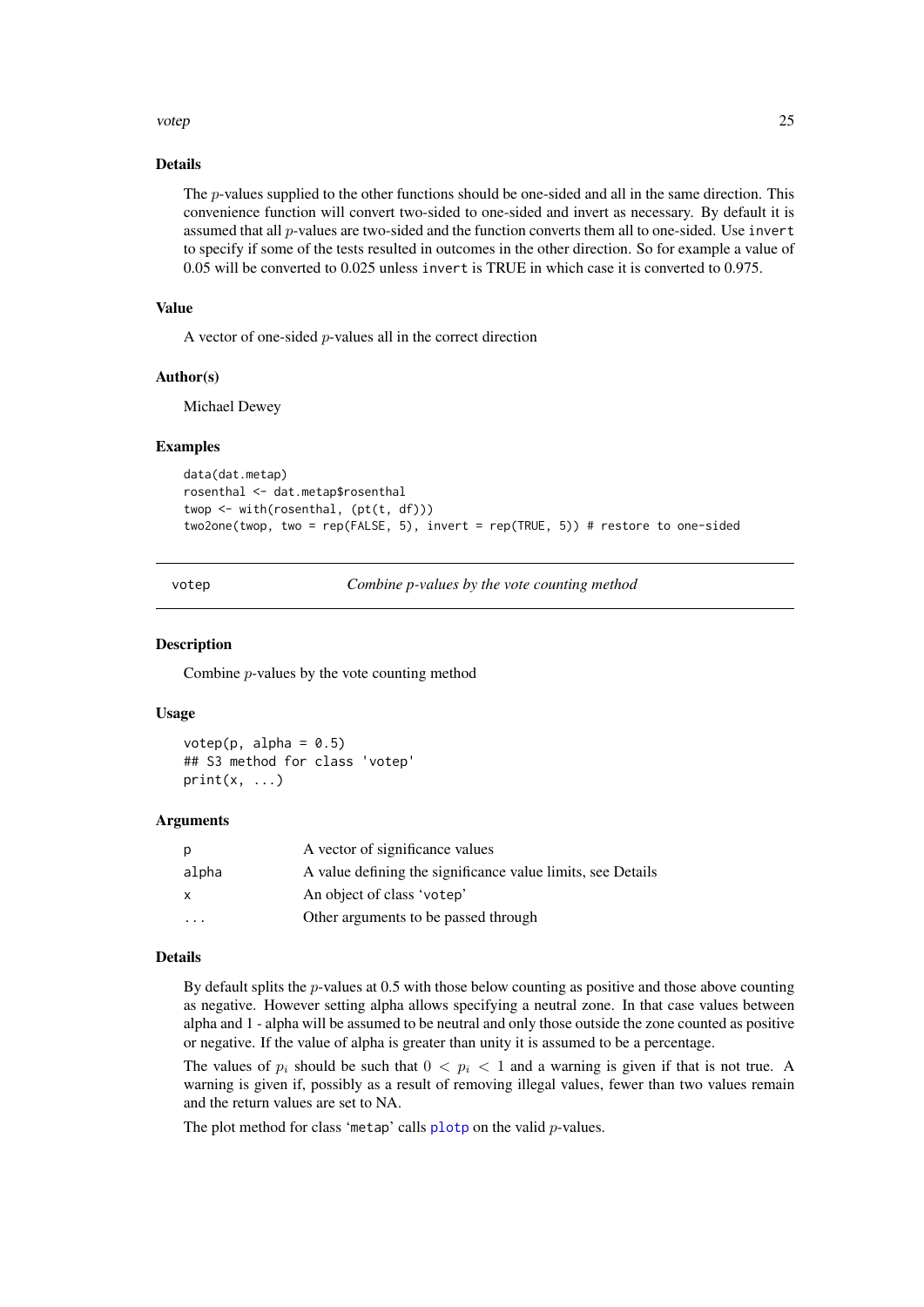# Value

An object of class 'votep' and 'votep', a list with entries

| p      | <i>p</i> value                                               |
|--------|--------------------------------------------------------------|
| pos    | Number of positives                                          |
| neg    | Number of negatives                                          |
| alpha  | The cut–off significance value lying in the range $0$ to $1$ |
| validp | The input vector with illegal values removed                 |

# Author(s)

Michael Dewey

# References

Becker BJ (1994). "Combining significance levels." In Cooper H, Hedges LV (eds.), *A handbook of research synthesis*, 215–230. Russell Sage, New York.

#### See Also

See also [plotp](#page-14-1)

# Examples

data(dat.metap) beckerp <- dat.metap\$beckerp votep(beckerp)

wilkinsonp *Combine p-values using Wilkinson's method*

# Description

Combine p-values using Wilkinson's method

# Usage

```
wilkinsonp(p, r = 1, alpha = 0.05, log.p = FALSE)
maximump(p, alpha = 0.05, log.p = FALSE)minimump(p, alpha = 0.05, log.p = FALSE)
## S3 method for class 'wilkinsonp'
print(x, \ldots)## S3 method for class 'maximump'
print(x, \ldots)## S3 method for class 'minimump'
print(x, \ldots)
```
<span id="page-25-0"></span>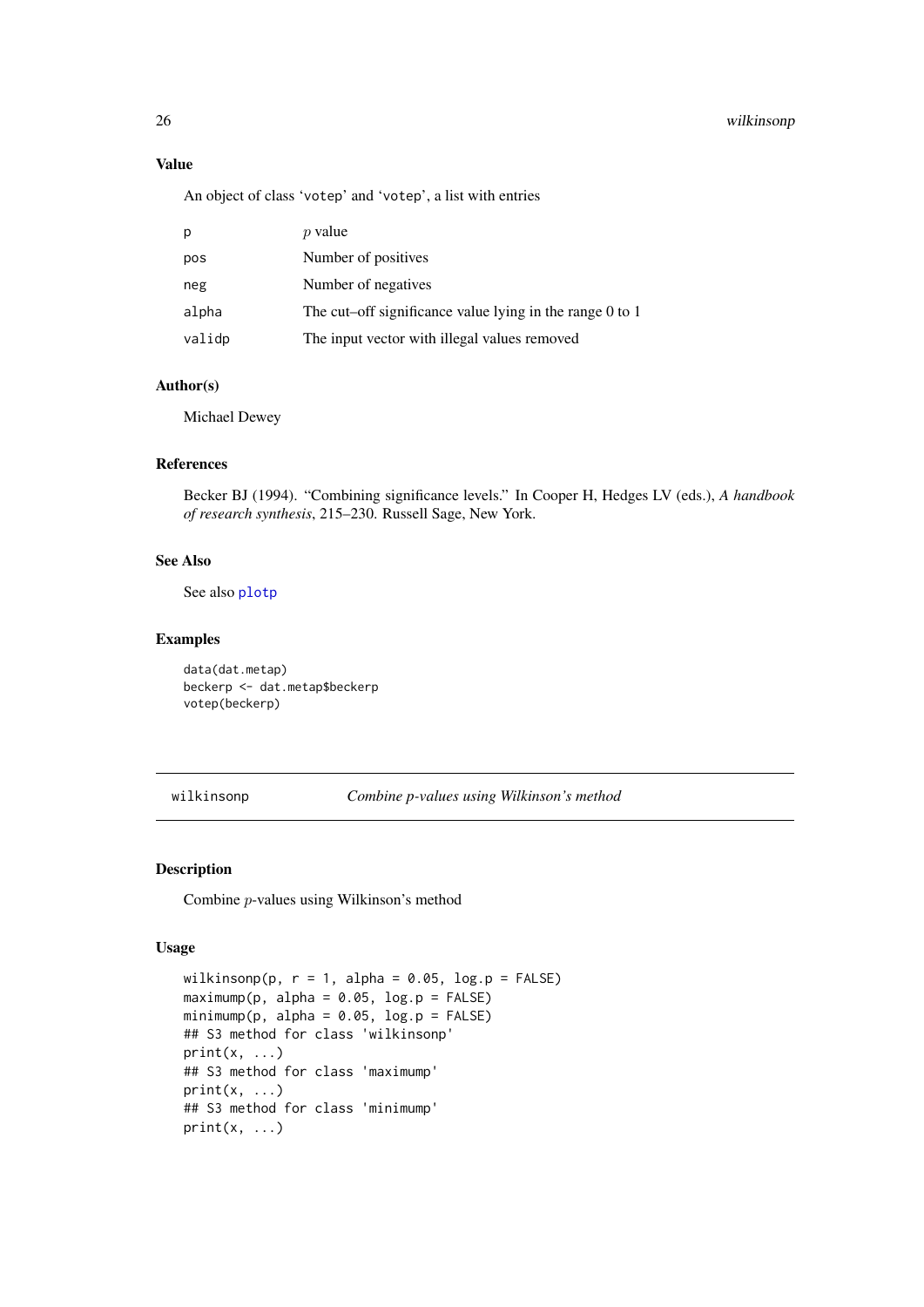#### <span id="page-26-0"></span>wilkinsonp 27

#### Arguments

| p            | A vector of significance values                                               |
|--------------|-------------------------------------------------------------------------------|
| r            | Use the $r$ th smallest $p$ value                                             |
| alpha        | The significance level                                                        |
| log.p        | Logical, if TRUE result is returned as $log(p)$                               |
| $\mathsf{x}$ | An object of class 'wilkinsonp' or of class 'maximump' or of class 'minimump' |
|              | Other arguments to be passed through                                          |

# Details

Wilkinson (Wilkinson 1951) originally proposed his method in the context of simultaneous statistical inference: the probability of obtaining  $r$  or more significant statistics by chance in a group of  $k$ . The values are obtained from the Beta distribution, see [pbeta](#page-0-0).

If alpha is greater than unity it is assumed to be a percentage. Either values greater than 0.5 (assumed to be confidence coefficient) or less than 0.5 are accepted.

The values of  $p_i$  should be such that  $0 \leq p_i \leq 1$  and a warning is given if that is not true. A warning is given if, possibly as a result of removing illegal values, fewer than two values remain and the return values are set to NA.

maximump and minimump each provide a wrapper for wilkinsonp for the special case when  $r =$ length(p) or  $r = 1$  respectively and each has its own print method. The method of minimum p is also known as Tippett's method (Tippett 1931).

The plot method for class 'metap' calls  $plotp$  on the valid  $p$ -values. Inspection of the distribution of p-values is highly recommended as extreme values in opposite directions do not cancel out. See last example. This may not be what you want.

# Value

An object of class 'wilkinsonp' and 'metap' or of class 'maximump' and 'metap' or of class 'minimump' and 'metap', a list with entries

| p            | The $p$ -value resulting from the meta-analysis                                               |
|--------------|-----------------------------------------------------------------------------------------------|
| pr           | The rth smallest p value used                                                                 |
| $\mathsf{r}$ | The value of $r$                                                                              |
| critp        | The critical value at which the rth value would have been significant for the<br>chosen alpha |
| validp       | The input vector with illegal values removed                                                  |

# Note

The value of critp is always on the raw scale even if log.p has been set to TRUE

# Author(s)

Michael Dewey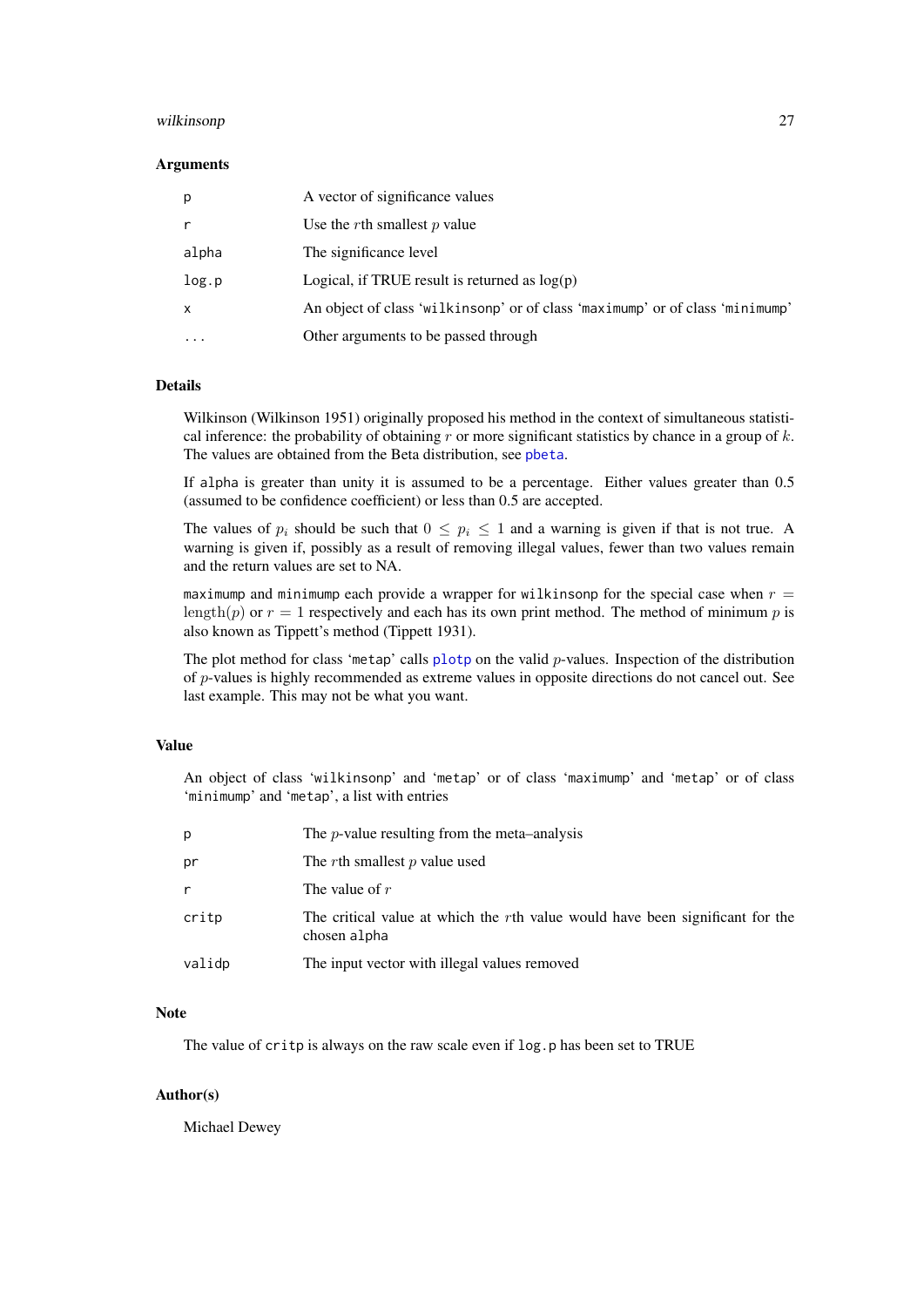# <span id="page-27-0"></span>References

Becker BJ (1994). "Combining significance levels." In Cooper H, Hedges LV (eds.), *A handbook of research synthesis*, 215–230. Russell Sage, New York.

Birnbaum A (1954). "Combining independent tests of significance." *Journal of the American Statistical Association*, 49, 559–574.

Tippett LHC (1931). *The methods of statistics*. Williams and Norgate, London.

Wilkinson B (1951). "A statistical consideration in psychological research." *Psychological Bulletin*, 48, 156–158.

# See Also

See also [plotp](#page-14-1)

# Examples

```
data(dat.metap)
beckerp <- dat.metap$beckerp
minimump(beckerp) # signif = FALSE, critp = 0.0102, minp = 0.016
teachexpect <- dat.metap$teachexpect
minimump(teachexpect) # crit 0.0207, note Becker says minp = 0.0011
wilkinsonp(c(0.223, 0.223), r = 2) # Birnbaum, just signif
validity <- dat.metap$validity$p
minimump(validity) # minp = 0.00001, critp = 1.99 * 10^{-4}
minimump(c(0.0001, 0.0001, 0.9999, 0.9999)) # is significant
all.equal(exp(minimump(validity, log.p = TRUE)$p), minimump(validity)$p)
all.equal(exp(maximump(validity, log.p = TRUE)$p), maximump(validity)$p)
```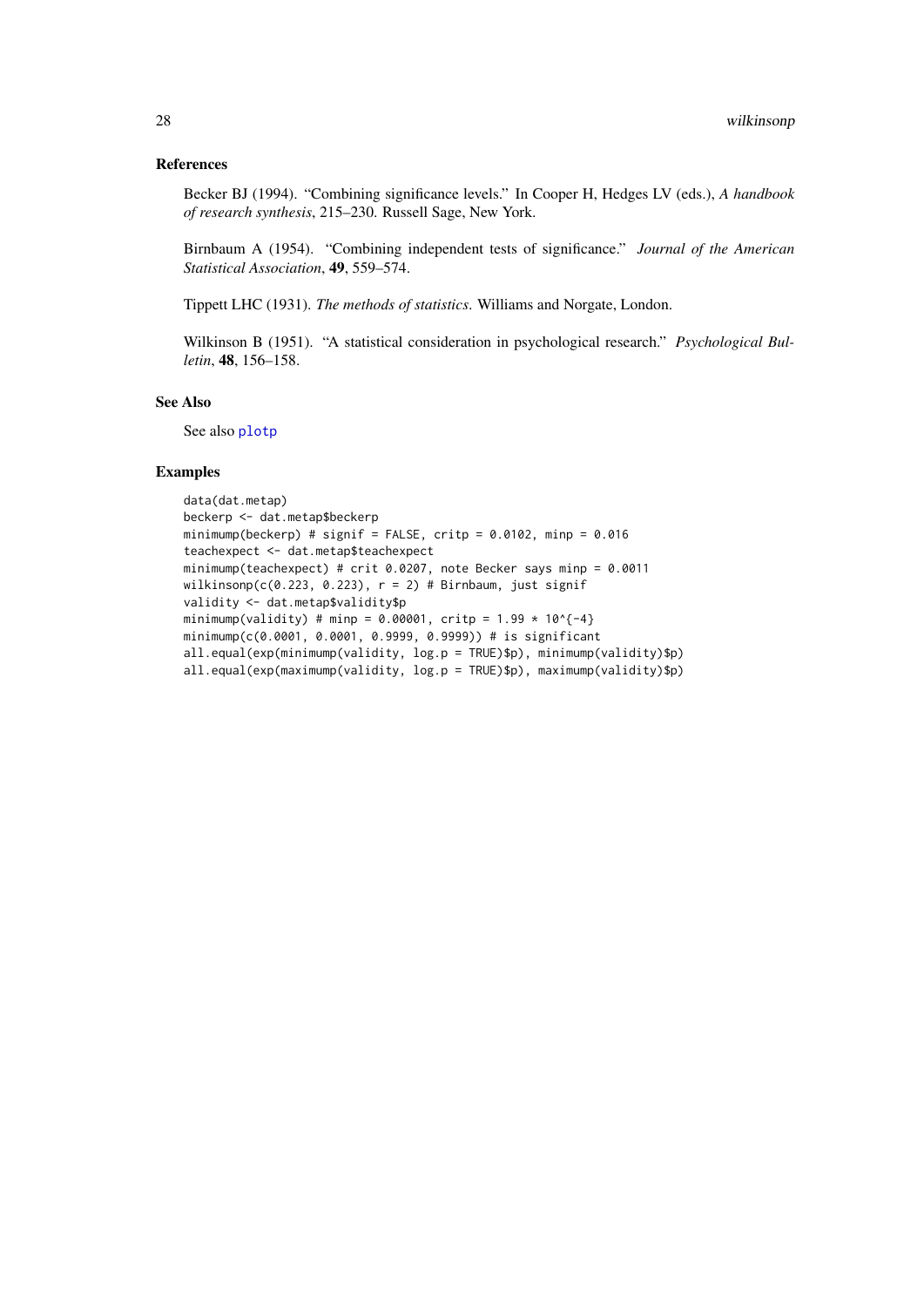# <span id="page-28-0"></span>Index

```
∗ datasets
    dat.metap, 6
∗ hplot
    albatros, 3
    plotp, 15
    schweder, 16
∗ htest1
    truncated, 23
∗ htest
    allmetap, 5
    invchisq, 9
    invt, 10
    logitp, 11
    meanp, 13
    meanz, 14
    sumlog, 18
    sump, 20
    sumz, 21
    votep, 25
    wilkinsonp, 26
∗ manip
    two2one, 24
∗ package
    metap-package, 2
albatros, 3
allmetap, 5
beckerp (dat.metap), 6
cholest (dat.metap), 6
dat.metap, 6
docontours (albatros), 3
edgington (dat.metap), 6
Edgington's method (sump), 20
Fisher's method (sumlog), 18
invchisq, 9
invt, 10
Lancaster's method (invchisq), 9
logitp, 11
```
maximump *(*wilkinsonp*)*, [26](#page-25-0) meanp, [13](#page-12-0) meanz, [14](#page-13-0) metap *(*metap-package*)*, [2](#page-1-0) metap-package, [2](#page-1-0) minimump *(*wilkinsonp*)*, [26](#page-25-0) mourning *(*dat.metap*)*, [6](#page-5-0) naep *(*dat.metap*)*, [6](#page-5-0) p.adjust, *[3](#page-2-0)* p.tpm, *[24](#page-23-0)* par, *[5](#page-4-0)* pbeta, *[27](#page-26-0)* plot.truncated *(*truncated*)*, [23](#page-22-0) plotp, *[9–](#page-8-0)[15](#page-14-0)*, [15,](#page-14-0) *[18](#page-17-0)[–22](#page-21-0)*, *[25](#page-24-0)[–28](#page-27-0)* print.allmetap *(*allmetap*)*, [5](#page-4-0) print.invchisq *(*invchisq*)*, [9](#page-8-0) print.invt *(*invt*)*, [10](#page-9-0) print.logitp *(*logitp*)*, [11](#page-10-0) print.maximump *(*wilkinsonp*)*, [26](#page-25-0) print.meanp *(*meanp*)*, [13](#page-12-0) print.meanz *(*meanz*)*, [14](#page-13-0) print.minimump *(*wilkinsonp*)*, [26](#page-25-0) print.sumlog *(*sumlog*)*, [18](#page-17-0) print.sump *(*sump*)*, [20](#page-19-0) print.sumz *(*sumz*)*, [21](#page-20-0) print.truncated *(*truncated*)*, [23](#page-22-0) print.votep *(*votep*)*, [25](#page-24-0) print.wilkinsonp *(*wilkinsonp*)*, [26](#page-25-0) qq\_conf\_plot, *[16](#page-15-0)* qqline, *[16](#page-15-0)* qqplot, *[16](#page-15-0)* ranktruncated, *[24](#page-23-0)* rosenthal *(*dat.metap*)*, [6](#page-5-0) schweder, [16](#page-15-0) stat.tpm, *[24](#page-23-0)* Stouffer's method *(*sumz*)*, [21](#page-20-0) Sum of normals method *(*sumz*)*, [21](#page-20-0) sumlog, *[10](#page-9-0)*, [18](#page-17-0) summary.truncated *(*truncated*)*, [23](#page-22-0) sump, [20](#page-19-0)